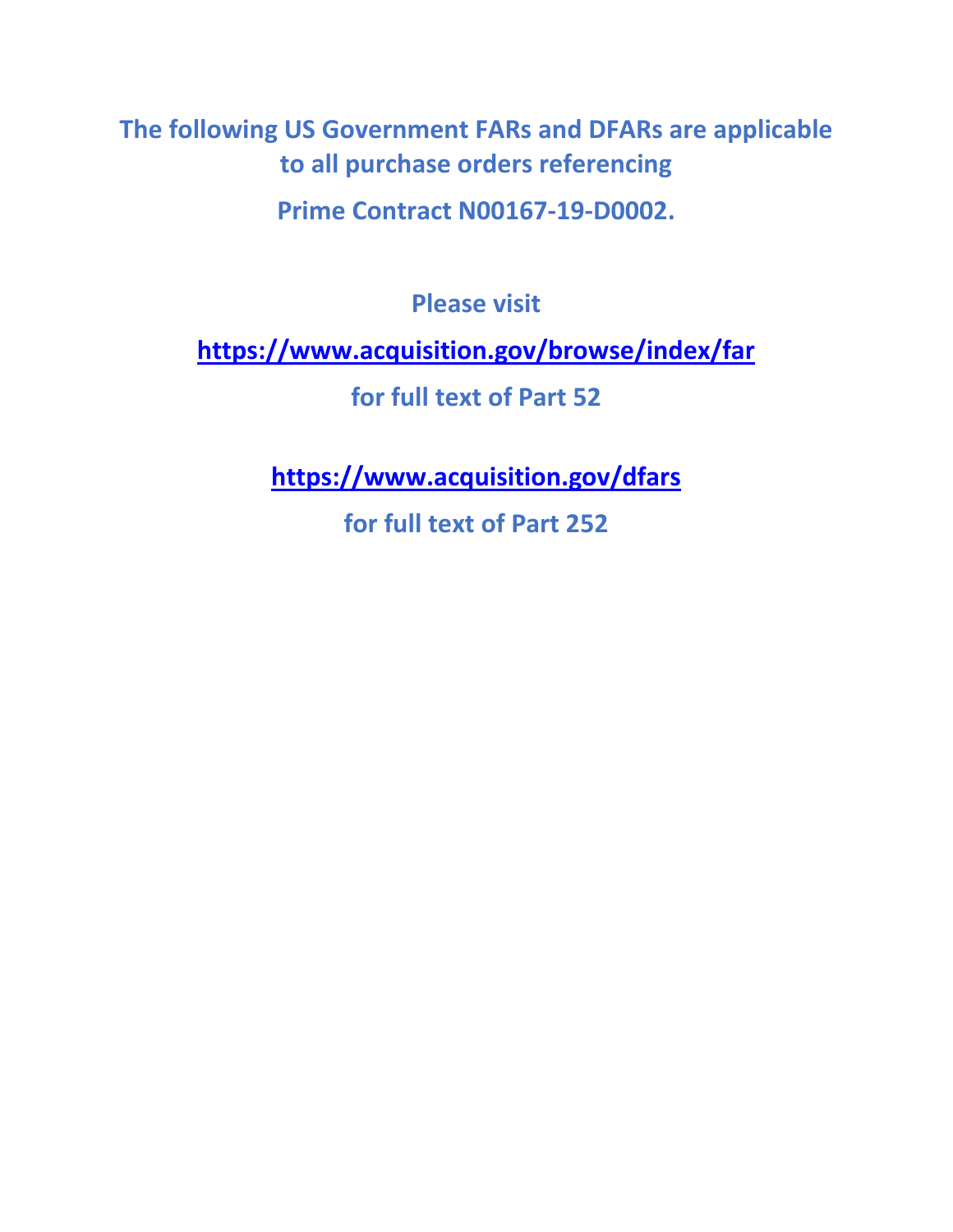## Section I - Contract Clauses

## CLAUSES INCORPORATED BY REFERENCE

| 52.202-1  | Definitions                                                             | <b>NOV 2013</b> |
|-----------|-------------------------------------------------------------------------|-----------------|
| 52.203-3  | Gratuities                                                              | APR 1984        |
| 52.203-5  | <b>Covenant Against Contingent Fees</b>                                 | <b>MAY 2014</b> |
| 52.203-6  | Restrictions On Subcontractor Sales To The Government                   | <b>SEP 2006</b> |
| 52.203-7  | Anti-Kickback Procedures                                                | <b>MAY 2014</b> |
| 52.203-8  | Cancellation, Rescission, and Recovery of Funds for Illegal or MAY 2014 |                 |
|           | <b>Improper Activity</b>                                                |                 |
| 52.203-10 | Price Or Fee Adjustment For Illegal Or Improper Activity                | <b>MAY 2014</b> |
| 52.203-12 | Limitation On Payments To Influence Certain Federal                     | <b>OCT 2010</b> |
|           | Transactions                                                            |                 |
| 52.203-13 | Contractor Code of Business Ethics and Conduct                          | <b>OCT 2015</b> |
| 52.203-17 | Contractor Employee Whistleblower Rights and Requirement APR 2014       |                 |
|           | To Inform Employees of Whistleblower Rights                             |                 |
| 52.203-19 | Prohibition on Requiring Certain Internal Confidentiality               | <b>JAN 2017</b> |
|           | <b>Agreements or Statements</b>                                         |                 |
| 52.204-2  | <b>Security Requirements</b>                                            | <b>AUG 1996</b> |
| 52.204-4  | Printed or Copied Double-Sided on Postconsumer Fiber                    | <b>MAY 2011</b> |
|           | <b>Content Paper</b>                                                    |                 |
| 52.204-9  | Personal Identity Verification of Contractor Personnel                  | <b>JAN 2011</b> |
| 52.204-10 | Reporting Executive Compensation and First-Tier                         | <b>OCT 2016</b> |
|           | <b>Subcontract Awards</b>                                               |                 |
| 52.204-13 | System for Award Management Maintenance                                 | <b>OCT 2016</b> |
| 52.204-19 | Incorporation by Reference of Representations and                       | <b>DEC 2014</b> |
|           | Certifications.                                                         |                 |
| 52.204-21 | Basic Safeguarding of Covered Contractor Information                    | <b>JUN 2016</b> |
|           | Systems                                                                 |                 |
| 52.204-23 | Prohibition on Contracting for Hardware, Software, and                  | <b>JUL 2018</b> |
|           | Services Developed or Provided by Kaspersky Lab and Other               |                 |
|           | Covered Entities.                                                       |                 |
| 52.209-6  | Protecting the Government's Interest When Subcontracting                | <b>OCT 2015</b> |
|           | With Contractors Debarred, Suspended, or Proposed for                   |                 |
|           | Debarment                                                               |                 |
| 52.209-9  | Updates of Publicly Available Information Regarding                     | <b>JUL 2013</b> |
|           | <b>Responsibility Matters</b>                                           |                 |
| 52.209-10 | Prohibition on Contracting With Inverted Domestic                       | <b>NOV 2015</b> |
|           | Corporations                                                            |                 |
| 52.210-1  | Market Research                                                         | APR 2011        |
| 52.211-15 | Defense Priority And Allocation Requirements                            | <b>APR 2008</b> |
| 52.215-2  | Audit and Records--Negotiation                                          | <b>OCT 2010</b> |
| 52.215-8  | Order of Precedence--Uniform Contract Format                            | <b>OCT 1997</b> |
| 52.215-10 | Price Reduction for Defective Certified Cost or Pricing Data AUG 2011   |                 |
| 52.215-11 | Price Reduction for Defective Certified Cost or Pricing Data-- AUG 2011 |                 |
|           | Modifications                                                           |                 |
| 52.215-13 | Subcontractor Certified Cost or Pricing Data--Modifications             | <b>OCT 2010</b> |
| 52.215-14 | Integrity of Unit Prices                                                | <b>OCT 2010</b> |
| 52.215-15 | Pension Adjustments and Asset Reversions                                | <b>OCT 2010</b> |
| 52.215-17 | Waiver of Facilities Capital Cost of Money                              | <b>OCT 1997</b> |
| 52.215-18 | Reversion or Adjustment of Plans for Postretirement Benefits JUL 2005   |                 |
|           | (PRB) Other than Pensions                                               |                 |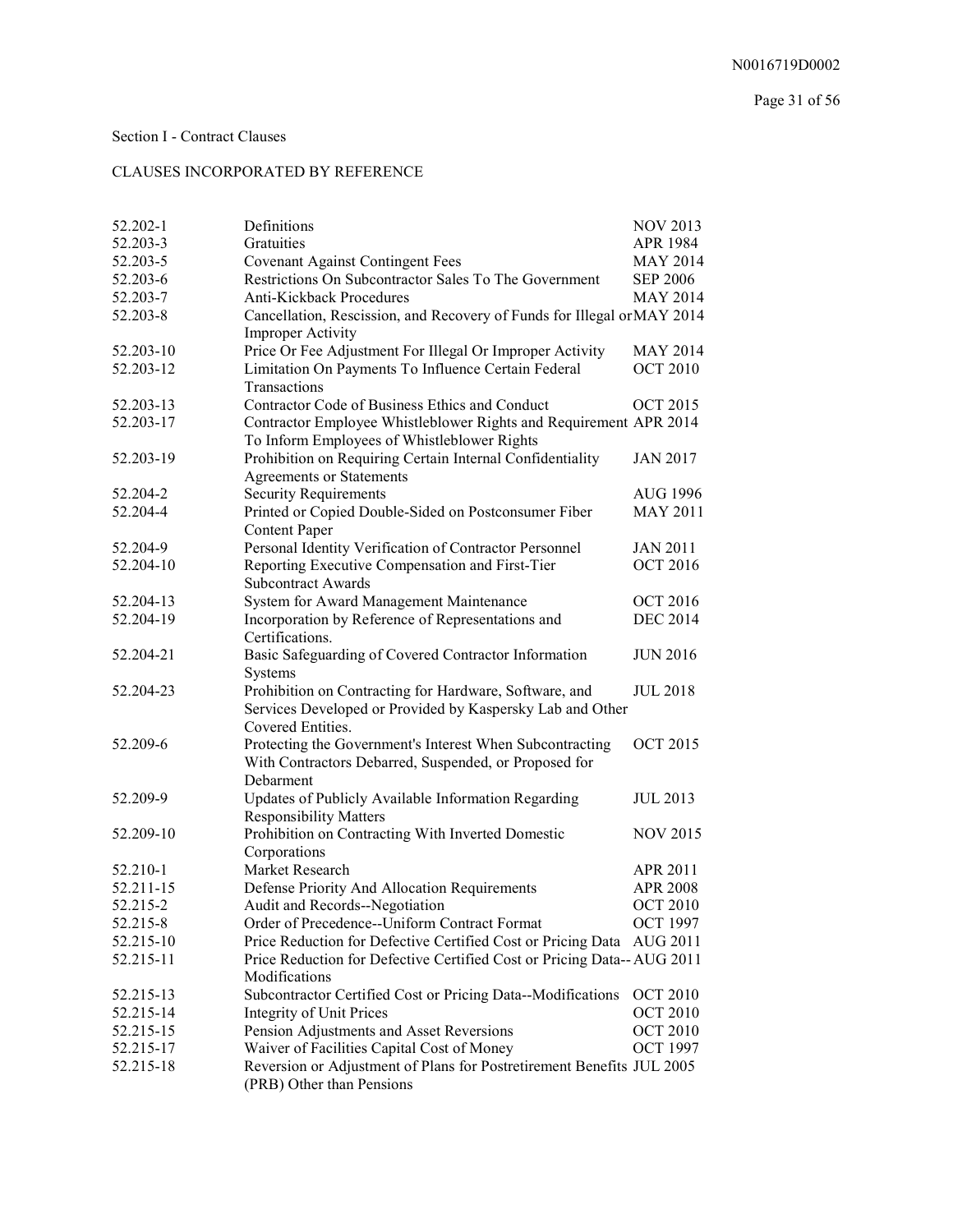# Page 32 of 56

| 52.215-21       | Requirements for Certified Cost or Pricing Data and Data<br>Other Than Certified Cost or Pricing Data -- Modifications | <b>OCT 2010</b> |
|-----------------|------------------------------------------------------------------------------------------------------------------------|-----------------|
| 52.215-23       | Limitations on Pass-Through Charges                                                                                    | <b>OCT 2009</b> |
| 52.216-7        | Allowable Cost And Payment                                                                                             | <b>AUG 2018</b> |
| 52.216-8        | Fixed Fee                                                                                                              | <b>JUN 2011</b> |
| 52.219-8        | Utilization of Small Business Concerns                                                                                 | <b>NOV 2016</b> |
| 52.219-9 (Dev)  | Small Business Subcontracting Plan (Deviation 2018-O0018) AUG 2018                                                     |                 |
| 52.219-16       | Liquidated Damages-Subcontracting Plan                                                                                 | <b>JAN 1999</b> |
| 52.219-28       | Post-Award Small Business Program Rerepresentation                                                                     | <b>JUL 2013</b> |
| 52.222-3        | <b>Convict Labor</b>                                                                                                   | <b>JUN 2003</b> |
| 52.222-17       | Nondisplacement of Qualified Workers                                                                                   | <b>MAY 2014</b> |
| 52.222-19       | Child Labor -- Cooperation with Authorities and Remedies                                                               | <b>JAN 2018</b> |
| 52.222-20       | Contracts for Materials, Supplies, Articles, and Equipment                                                             | <b>MAY 2014</b> |
|                 | Exceeding \$15,000                                                                                                     |                 |
| 52.222-21       | Prohibition Of Segregated Facilities                                                                                   | APR 2015        |
| 52.222-26       | <b>Equal Opportunity</b>                                                                                               | <b>SEP 2016</b> |
| 52.222-35       | <b>Equal Opportunity for Veterans</b>                                                                                  | <b>OCT 2015</b> |
| 52.222-36       | Equal Opportunity for Workers with Disabilities                                                                        | <b>JUL 2014</b> |
| 52.222-37       | <b>Employment Reports on Veterans</b>                                                                                  | <b>FEB 2016</b> |
| 52.222-40       | Notification of Employee Rights Under the National Labor                                                               | <b>DEC 2010</b> |
|                 | <b>Relations Act</b>                                                                                                   |                 |
| 52.222-42       | Statement Of Equivalent Rates For Federal Hires                                                                        | <b>MAY 2014</b> |
| 52.222-50       | Combating Trafficking in Persons                                                                                       | <b>MAR 2015</b> |
| 52.222-54       | <b>Employment Eligibility Verification</b>                                                                             | <b>OCT 2015</b> |
| 52.222-62       | Paid Sick Leave Under Executive Order 13706                                                                            | <b>JAN 2017</b> |
| 52.223-5        | Pollution Prevention and Right-to-Know Information                                                                     | <b>MAY 2011</b> |
| 52.223-6        | Drug-Free Workplace                                                                                                    | <b>MAY 2001</b> |
| 52.223-10       | <b>Waste Reduction Program</b>                                                                                         | <b>MAY 2011</b> |
| 52.223-18       | Encouraging Contractor Policies To Ban Text Messaging<br>While Driving                                                 | <b>AUG 2011</b> |
| 52.225-13       | Restrictions on Certain Foreign Purchases                                                                              | <b>JUN 2008</b> |
| 52.227-1 Alt I  | Authorization And Consent (Dec 2007) - Alternate I                                                                     | APR 1984        |
| 52.227-2        | Notice And Assistance Regarding Patent And Copyright                                                                   | <b>DEC 2007</b> |
|                 | Infringement                                                                                                           |                 |
| 52.227-3        | Patent Indemnity                                                                                                       | APR 1984        |
| 52.227-11       | Patent Rights--Ownership By The Contractor                                                                             | <b>MAY 2014</b> |
| 52.227-20       | Rights in Data - SBIR Program                                                                                          | <b>MAY 2014</b> |
| 52.228-7        | Insurance--Liability To Third Persons                                                                                  | <b>MAR 1996</b> |
| 52.230-2        | <b>Cost Accounting Standards</b>                                                                                       | <b>OCT 2015</b> |
| 52.230-6        | Administration of Cost Accounting Standards                                                                            | <b>JUN 2010</b> |
| 52.232-9        | Limitation On Withholding Of Payments                                                                                  | APR 1984        |
| 52.232-17       | Interest                                                                                                               | <b>MAY 2014</b> |
| 52.232-20       | <b>Limitation Of Cost</b>                                                                                              | APR 1984        |
| 52.232-23 Alt I | Assignment of Claims (May 2014) - Alternate I                                                                          | APR 1984        |
| 52.232-33       | Payment by Electronic Funds Transfer--System for Award                                                                 | <b>JUL 2013</b> |
|                 | Management                                                                                                             |                 |
| 52.232-39       | Unenforceability of Unauthorized Obligations                                                                           | <b>JUN 2013</b> |
| 52.232-40       | Providing Accelerated Payments to Small Business                                                                       | <b>DEC 2013</b> |
|                 | Subcontractors                                                                                                         |                 |
| 52.233-1        | Disputes                                                                                                               | <b>MAY 2014</b> |
| 52.233-3 Alt I  | Protest After Award (Aug 1996) - Alternate I                                                                           | <b>JUN 1985</b> |
| 52.233-4        | Applicable Law for Breach of Contract Claim                                                                            | <b>OCT 2004</b> |
| 52.239-1        | Privacy or Security Safeguards                                                                                         | AUG 1996        |
| 52.242-1        | Notice of Intent to Disallow Costs                                                                                     | APR 1984        |
| 52.242-3        | Penalties for Unallowable Costs                                                                                        | <b>MAY 2014</b> |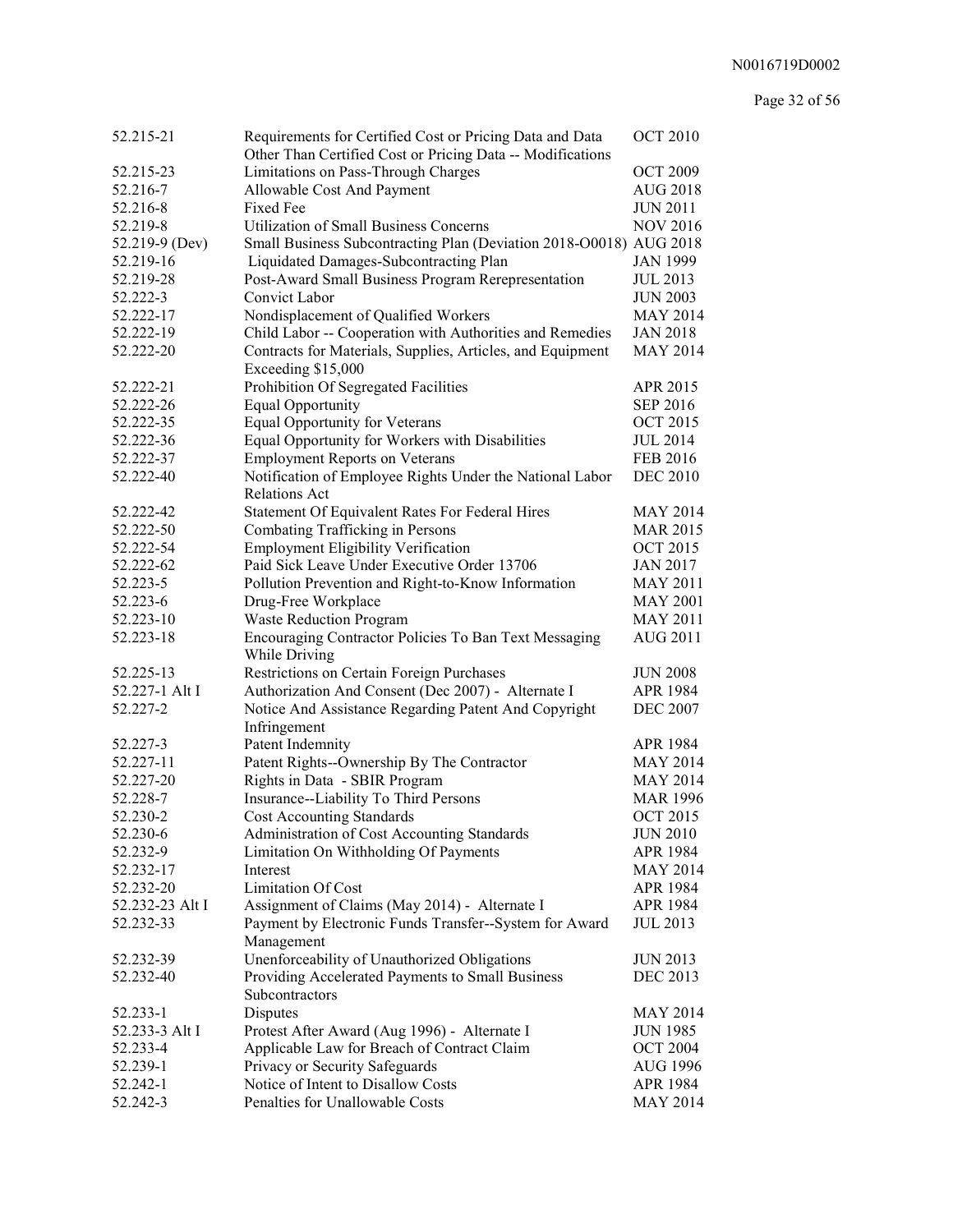Page 33 of 56

| 52.242-4                     | Certification of Final Indirect Costs                                  | <b>JAN 1997</b>                    |
|------------------------------|------------------------------------------------------------------------|------------------------------------|
| 52.242-13                    | Bankruptcy                                                             | <b>JUL 1995</b>                    |
| 52.244-5                     | Competition In Subcontracting                                          | <b>DEC 1996</b>                    |
| 52.244-6                     | Subcontracts for Commercial Items                                      | <b>AUG 2018</b>                    |
| 52.245-1                     | Government Property                                                    | <b>JAN 2017</b>                    |
| 52.245-9                     | Use And Charges                                                        | APR 2012                           |
| 52.246-25                    | Limitation Of Liability--Services                                      | <b>FEB 1997</b>                    |
| 52.247-63                    | Preference For U.S. Flag Air Carriers                                  | <b>JUN 2003</b>                    |
| 52.249-6                     | Termination (Cost Reimbursement)                                       | <b>MAY 2004</b>                    |
| 52.249-14                    | <b>Excusable Delays</b>                                                | APR 1984                           |
| 52.253-1                     | <b>Computer Generated Forms</b>                                        | <b>JAN 1991</b>                    |
| 252.201-7000                 | Contracting Officer's Representative                                   | <b>DEC 1991</b>                    |
| 252.203-7000                 | Requirements Relating to Compensation of Former DoD                    | <b>SEP 2011</b>                    |
|                              | Officials                                                              |                                    |
| 252.203-7001                 | Prohibition On Persons Convicted of Fraud or Other Defense- DEC 2008   |                                    |
|                              | <b>Contract-Related Felonies</b>                                       |                                    |
|                              | Requirement to Inform Employees of Whistleblower Rights                |                                    |
| 252.203-7002<br>252.203-7003 |                                                                        | <b>SEP 2013</b><br><b>DEC 2012</b> |
|                              | Agency Office of the Inspector General                                 |                                    |
| 252.203-7004                 | Display of Hotline Posters                                             | <b>OCT 2016</b>                    |
| 252.204-7003                 | Control Of Government Personnel Work Product                           | APR 1992                           |
| 252.204-7005                 | Oral Attestation of Security Responsibilities                          | <b>NOV 2001</b>                    |
| 252.204-7009                 | Limitations on the Use or Disclosure of Third-Party                    | <b>OCT 2016</b>                    |
|                              | Contractor Reported Cyber Incident Information                         |                                    |
| 252.204-7012                 | Safeguarding Covered Defense Information and Cyber                     | <b>OCT 2016</b>                    |
|                              | <b>Incident Reporting</b>                                              |                                    |
| 252.204-7015                 | Notice of Authorized Disclosure of Information for Litigation MAY 2016 |                                    |
|                              | Support                                                                |                                    |
| 252.205-7000                 | Provision Of Information To Cooperative Agreement Holders DEC 1991     |                                    |
| 252.209-7004                 | Subcontracting With Firms That Are Owned or Controlled By OCT 2015     |                                    |
|                              | The Government of a Country that is a State Sponsor of                 |                                    |
|                              | Terrorism                                                              |                                    |
| 252.211-7007                 | Reporting of Government-Furnished Property                             | <b>AUG 2012</b>                    |
| 252.215-7002                 | <b>Cost Estimating System Requirements</b>                             | <b>DEC 2012</b>                    |
| 252.223-7006                 | Prohibition On Storage, Treatment, and Disposal of Toxic or SEP 2014   |                                    |
|                              | Hazardous Materials                                                    |                                    |
| 252.223-7008                 | Prohibition of Hexavalent Chromium                                     | <b>JUN 2013</b>                    |
| 252.225-7001                 | Buy American And Balance Of Payments Program-- Basic                   | <b>DEC 2017</b>                    |
| 252.225-7002                 | Qualifying Country Sources As Subcontractors                           | <b>DEC 2017</b>                    |
| 252.225-7004                 | Report of Intended Performance Outside the United States               | <b>OCT 2015</b>                    |
|                              | and Canada--Submission after Award                                     |                                    |
| 252.227-7018                 | Rights in Noncommercial Technical Data and Computer                    | <b>FEB 2014</b>                    |
|                              | Software--Small Business Innovation Research (SBIR)                    |                                    |
|                              | Program                                                                |                                    |
| 252.227-7025                 | Limitations on the Use or Disclosure of Government-                    | <b>MAY 2013</b>                    |
|                              | Furnished Information Marked with Restrictive Legends                  |                                    |
| 252.227-7027                 | Deferred Ordering Of Technical Data Or Computer Software APR 1988      |                                    |
|                              |                                                                        |                                    |
| 252.232-7010                 | Levies on Contract Payments                                            | <b>DEC 2006</b>                    |
| 252.242-7004                 | Material Management And Accounting System                              | <b>MAY 2011</b>                    |
| 252.242-7005                 | <b>Contractor Business Systems</b>                                     | FEB 2012                           |
| 252.242-7006                 | Accounting System Administration                                       | FEB 2012                           |
| 252.243-7002                 | Requests for Equitable Adjustment                                      | <b>DEC 2012</b>                    |
| 252.244-7000                 | Subcontracts for Commercial Items                                      | <b>JUN 2013</b>                    |
| 252.245-7001                 | Tagging, Labeling, and Marking of Government-Furnished                 | APR 2012                           |
|                              | Property                                                               |                                    |
| 252.245-7002                 | Reporting Loss of Government Property                                  | <b>DEC 2017</b>                    |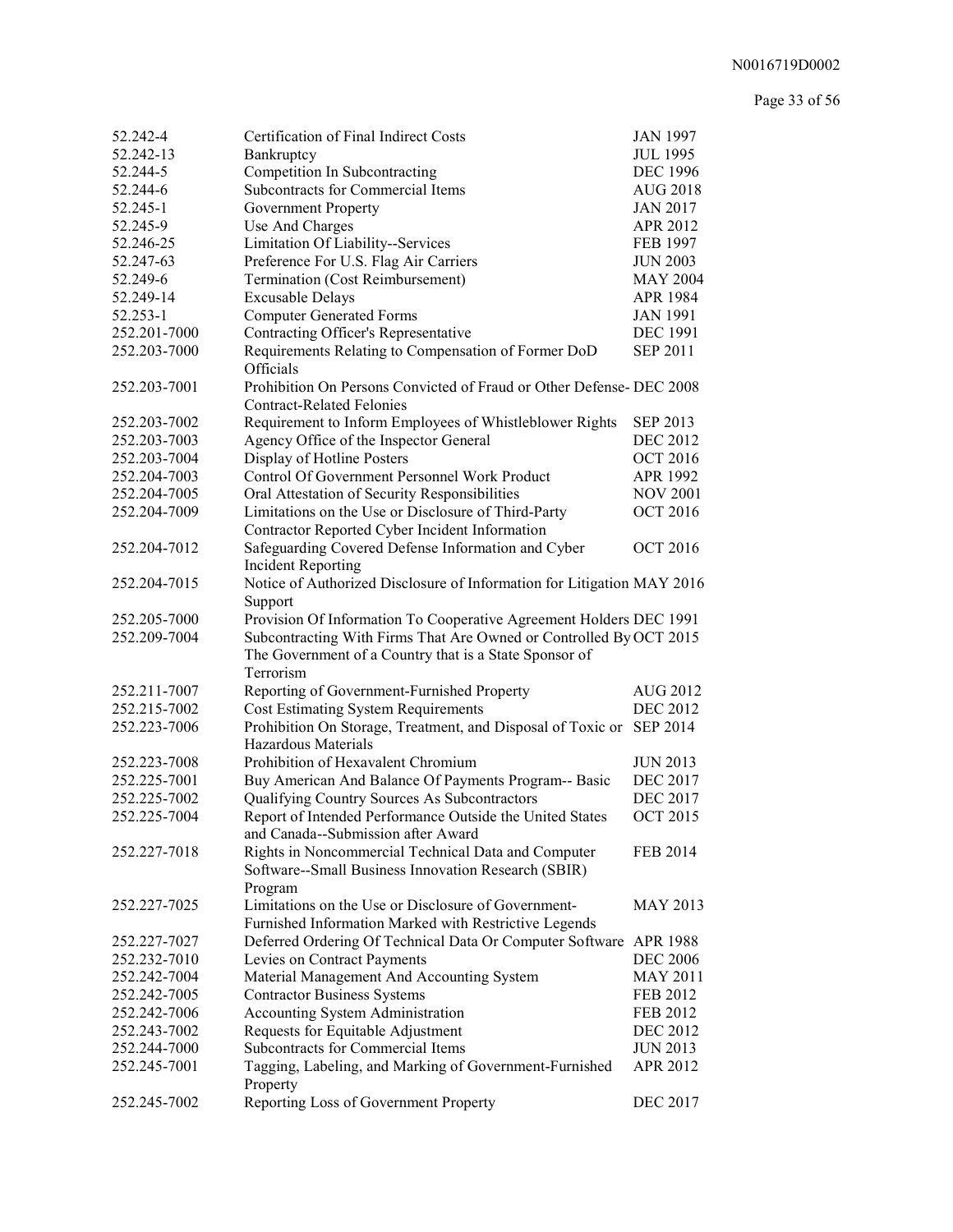Page 34 of 56

| 252.245-7003 | Contractor Property Management System Administration | APR 2012        |
|--------------|------------------------------------------------------|-----------------|
| 252.245-7004 | Reporting, Reutilization, and Disposal               | <b>DEC 2017</b> |
| 252.246-7003 | Notification of Potential Safety Issues              | <b>JUN 2013</b> |
| 252.246-7007 | Contractor Counterfeit Electronic Part Detection and | AUG 2016        |
|              | Avoidance System                                     |                 |
| 252.246-7008 | Sources of Electronic Parts                          | <b>MAY 2018</b> |
| 252.247-7023 | Transportation of Supplies by Sea                    | <b>APR 2014</b> |

#### CLAUSES INCORPORATED BY FULL TEXT

#### 52.215-12 SUBCONTRACTOR CERTIFIED COST OR PRICING DATA (OCT 2010)

(a) Before awarding any subcontract expected to exceed the threshold for submission of certified cost or pricing data at FAR 15.403-4, on the date of agreement on price or the date of award, whichever is later; or before pricing any subcontract modification involving a pricing adjustment expected to exceed the threshold for submission of certified cost or pricing data at FAR 15.403-4, the Contractor shall require the subcontractor to submit certified cost or pricing data (actually or by specific identification in writing), in accordance with FAR 15.408, Table 15-2 (to include any information reasonably required to explain the subcontractor's estimating process such as the judgmental factors applied and the mathematical or other methods used in the estimate, including those used in projecting from known data, and the nature and amount of any contingencies included in the price), unless an exception under FAR 15.403-1 applies.

(b) The Contractor shall require the subcontractor to certify in substantially the form prescribed in FAR 15.406-2 that, to the best of its knowledge and belief, the data submitted under paragraph (a) of this clause were accurate, complete, and current as of the date of agreement on the negotiated price of the subcontract or subcontract modification.

(c) In each subcontract that exceeds the threshold for submission of certified cost or pricing data at FAR 15.403-4, when entered into, the Contractor shall insert either--

(1) The substance of this clause, including this paragraph (c), if paragraph (a) of this clause requires submission of certified cost or pricing data for the subcontract; or

(2) The substance of the clause at FAR 52.215-13, Subcontractor Certified Cost or Pricing Data--Modifications.

#### 52.215-19 NOTIFICATION OF OWNERSHIP CHANGES (OCT 1997)

(a) The Contractor shall make the following notifications in writing:

(1) When the Contractor becomes aware that a change in its ownership has occurred, or is certain to occur, that could result in changes in the valuation of its capitalized assets in the accounting records, the Contractor shall notify the Administrative Contracting Officer (ACO) within 30 days.

(2) The Contractor shall also notify the ACO within 30 days whenever changes to asset valuations or any other cost changes have occurred or are certain to occur as a result of a change in ownership.

(b) The Contractor shall--

(1) Maintain current, accurate, and complete inventory records of assets and their costs;

(2) Provide the ACO or designated representative ready access to the records upon request;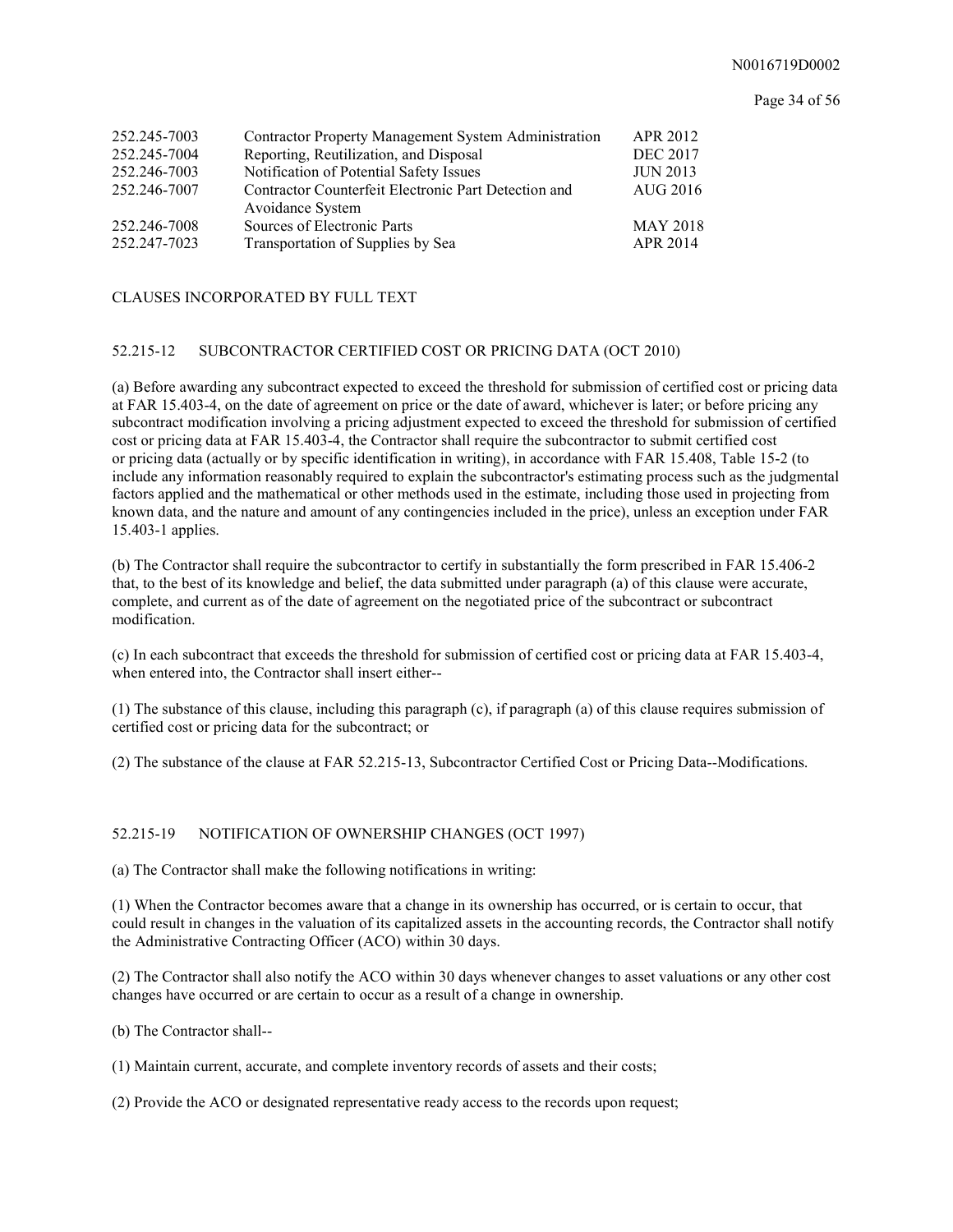(3) Ensure that all individual and grouped assets, their capitalized values, accumulated depreciation or amortization, and remaining useful lives are identified accurately before and after each of the Contractor's ownership changes; and

(4) Retain and continue to maintain depreciation and amortization schedules based on the asset records maintained before each Contractor ownership change.

The Contractor shall include the substance of this clause in all subcontracts under this contract that meet the applicability requirement of FAR 15.408(k).

(End of clause)

#### 52.216-19 ORDER LIMITATIONS (OCT 1995)

(a) Minimum order. When the Government requires supplies or services covered by this contract in an amount of less than \$10,000.00, the Government is not obligated to purchase, nor is the Contractor obligated to furnish, those supplies or services under the contract.

(b) Maximum order. The Contractor is not obligated to honor -

(1) Any order for a single item in excess of \$70M;

(2) Any order for a combination of items in excess of \$73M; or

(3) A series of orders from the same ordering office within 30 days that together call for quantities exceeding the limitation in paragraph (b) (1) or (2) of this section.

(c) If this is a requirements contract (i.e., includes the Requirements clause at subsection 52.216-21 of the Federal Acquisition Regulation (FAR)), the Government is not required to order a part of any one requirement from the Contractor if that requirement exceeds the maximum-order limitations in paragraph (b) of this section.

(d) Notwithstanding paragraphs (b) and (c) of this section, the Contractor shall honor any order exceeding the maximum order limitations in paragraph (b), unless that order (or orders) is returned to the ordering office within 15 days after issuance, with written notice stating the Contractor's intent not to ship the item (or items) called for and the reasons. Upon receiving this notice, the Government may acquire the supplies or services from another source.

(End of clause)

### 52.216-22 INDEFINITE QUANTITY. (OCT 1995)

(a) This is an indefinite-quantity contract for the supplies or services specified, and effective for the period stated, in the Schedule. The quantities of supplies and services specified in the Schedule are estimates only and are not purchased by this contract.

(b) Delivery or performance shall be made only as authorized by orders issued in accordance with the Ordering clause. The Contractor shall furnish to the Government, when and if ordered, the supplies or services specified in the Schedule up to and including the quantity designated in the Schedule as the "maximum". The Government shall order at least the quantity of supplies or services designated in the Schedule as the "minimum".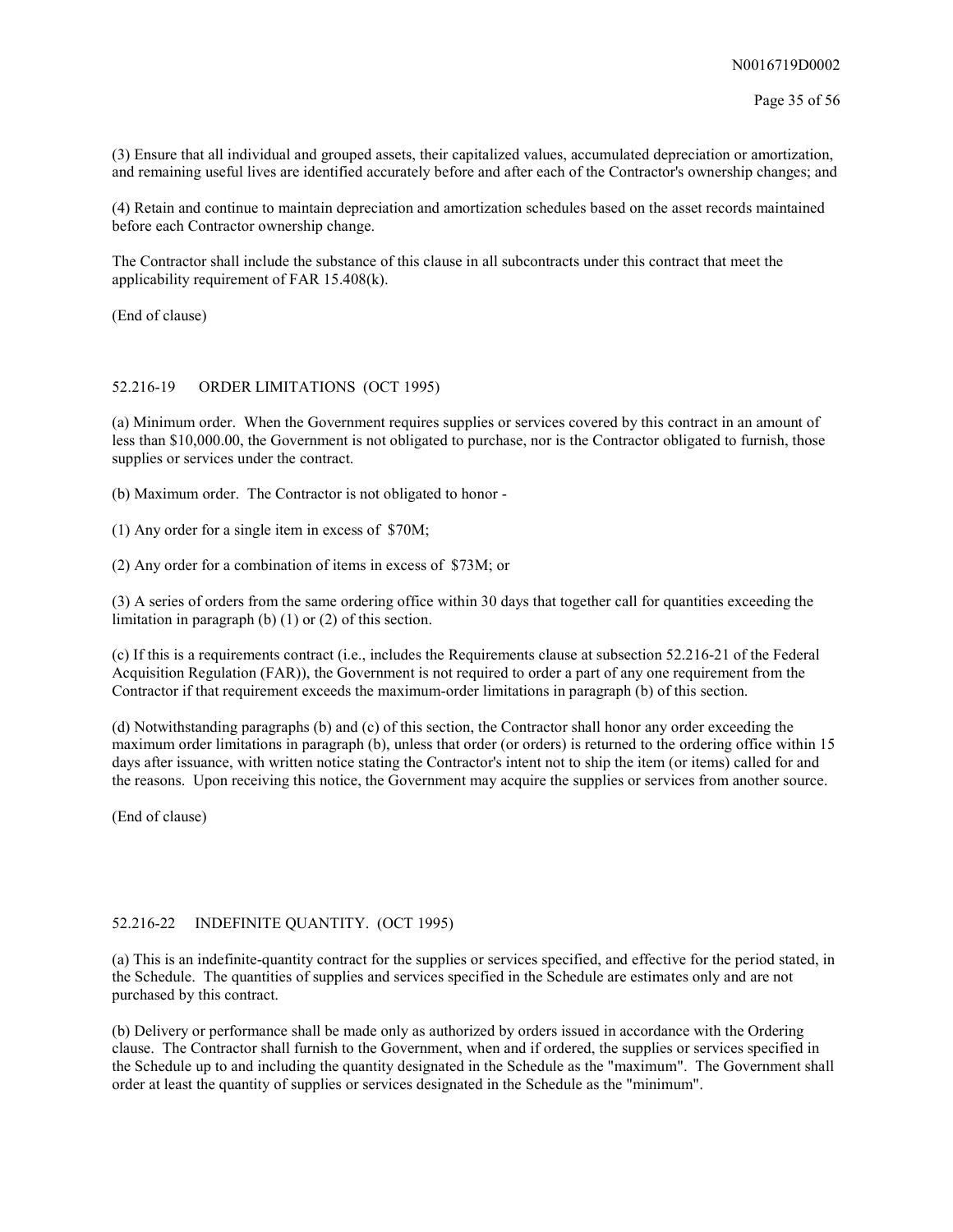(c) Except for any limitations on quantities in the Order Limitations clause or in the Schedule, there is no limit on the number of orders that may be issued. The Government may issue orders requiring delivery to multiple destinations or performance at multiple locations.

(d) Any order issued during the effective period of this contract and not completed within that period shall be completed by the Contractor within the time specified in the order. The contract shall govern the Contractor's and Government's rights and obligations with respect to that order to the same extent as if the order were completed during the contract's effective period; provided, that the Contractor shall not be required to make any deliveries under this contract after 365 days .

(End of clause)

#### 52.222-2 PAYMENT FOR OVERTIME PREMIUMS (JUL 1990)

(a) The use of overtime is authorized under this contract if the overtime premium cost does not exceed \$0 or the overtime premium is paid for work --

(1) Necessary to cope with emergencies such as those resulting from accidents, natural disasters, breakdowns of production equipment, or occasional production bottlenecks of a sporadic nature;

(2) By indirect-labor employees such as those performing duties in connection with administration, protection, transportation, maintenance, standby plant protection, operation of utilities, or accounting;

(3) To perform tests, industrial processes, laboratory procedures, loading or unloading of transportation conveyances, and operations in flight or afloat that are continuous in nature and cannot reasonably be interrupted or completed otherwise; or

(4) That will result in lower overall costs to the Government.

(b) Any request for estimated overtime premiums that exceeds the amount specified above shall include all estimated overtime for contract completion and shall--

(1) Identify the work unit; e.g., department or section in which the requested overtime will be used, together with present workload, staffing, and other data of the affected unit sufficient to permit the Contracting Officer to evaluate the necessity for the overtime;

(2) Demonstrate the effect that denial of the request will have on the contract delivery or performance schedule;

(3) Identify the extent to which approval of overtime would affect the performance or payments in connection with other Government contracts, together with identification of each affected contract; and

(4) Provide reasons why the required work cannot be performed by using multishift operations or by employing additional personnel.

(End of clause)

#### 52.243-2 CHANGES--COST-REIMBURSEMENT (AUG 1987)

(a) The Contracting Officer may at any time, by written order, and without notice to the sureties, if any, make changes within the general scope of this contract in any one or more of the following: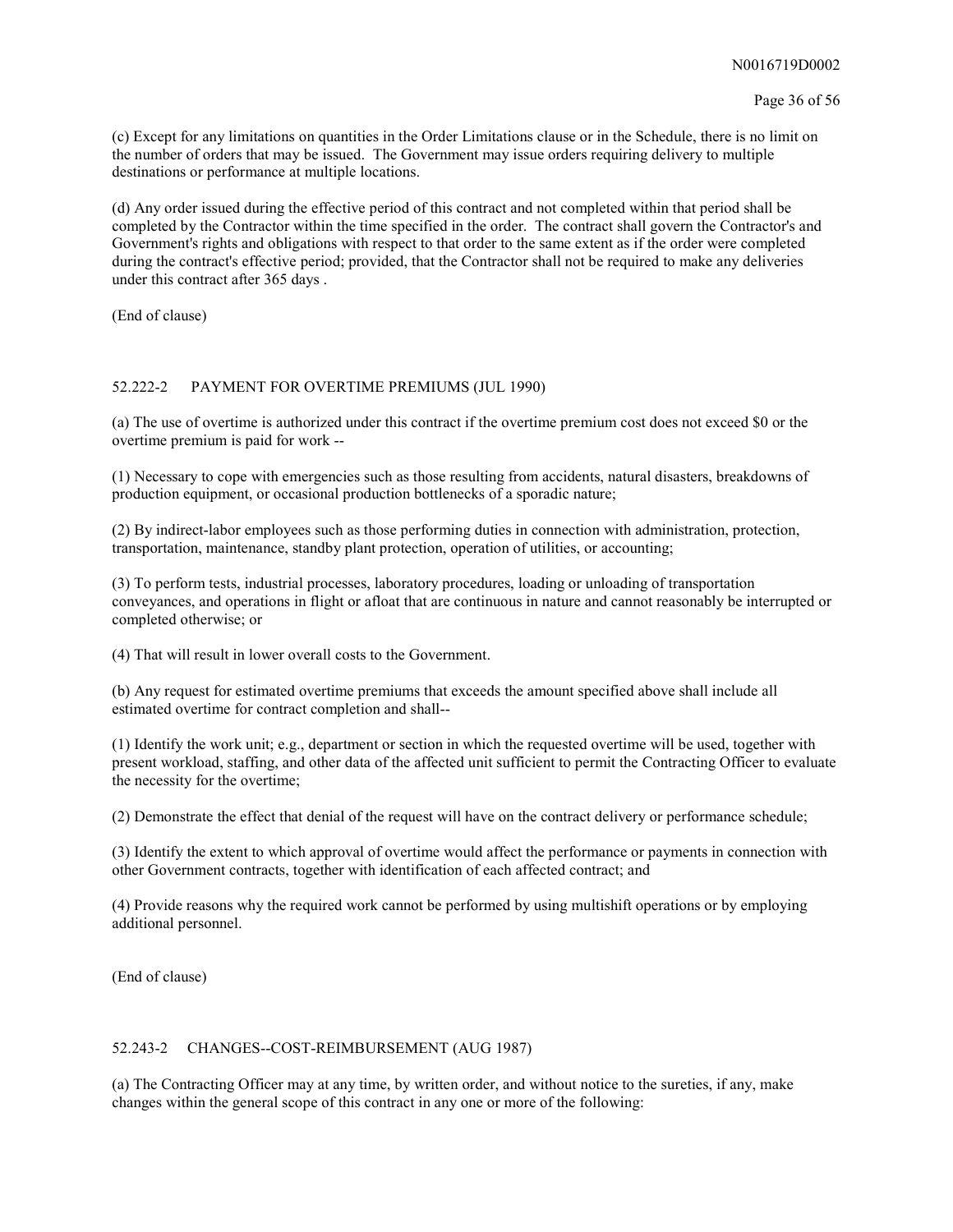(1) Drawings, designs, or specifications when the supplies to be furnished are to be specially manufactured for the Government in accordance with the drawings, designs, or specifications.

(2) Method of shipment or packing.

(3) Place of delivery.

(b) If any such change causes an increase or decrease in the estimated cost of, or the time required for, performance of any part of the work under this contract, whether or not changed by the order, or otherwise affects any other terms and conditions of this contract, the Contracting Officer shall make an equitable adjustment in the (1) estimated cost, delivery or completion schedule, or both; (2) amount of any fixed fee; and (3) other affected terms and shall modify the contract accordingly.

(c) The Contractor must assert its right to an adjustment under this clause within 30 days from the date of receipt of the written order. However, if the Contracting Officer decides that the facts justify it, the Contracting Officer may receive and act upon a proposal submitted before final payment of the contract.

(d) Failure to agree to any adjustment shall be a dispute under the Disputes clause. However, nothing in this clause shall excuse the Contractor from proceeding with the contract as changed.

(e) Notwithstanding the terms and conditions of paragraphs (a) and (b) above, the estimated cost of this contract and, if this contract is incrementally funded, the funds allotted for the performance of this contract, shall not be increased or considered to be increased except by specific written modification of the contract indicating the new contract estimated cost and, if this contract is incrementally funded, the new amount allotted to the contract. Until this modification is made, the Contractor shall not be obligated to continue performance or incur costs beyond the point established in the Limitation of Cost or Limitation of Funds clause of this contract.

(End of clause)

### 52.243-7 NOTIFICATION OF CHANGES (JAN 2017)

(a) Definitions.

"Contracting Officer," as used in this clause, does not include any representative of the Contracting Officer.

"Specifically authorized representative (SAR)," as used in this clause, means any person the Contracting Officer has so designated by written notice (a copy of which shall be provided to the Contractor) which shall refer to this subparagraph and shall be issued to the designated representative before the SAR exercises such authority.

(b) Notice. The primary purpose of this clause is to obtain prompt reporting of Government conduct that the Contractor considers to constitute a change to this contract. Except for changes identified as such in writing and signed by the Contracting Officer, the Contractor shall notify the Administrative Contracting Officer in writing, within 30 calendar days from the date that the Contractor identifies any Government conduct (including actions, inactions, and written or oral communications) that the Contractor regards as a change to the contract terms and conditions. On the basis of the most accurate information available to the Contractor, the notice shall state--

(1) The date, nature, and circumstances of the conduct regarded as a change;

(2) The name, function, and activity of each Government individual and Contractor official or employee involved in or knowledgeable about such conduct;

(3) The identification of any documents and the substance of any oral communication involved in such conduct;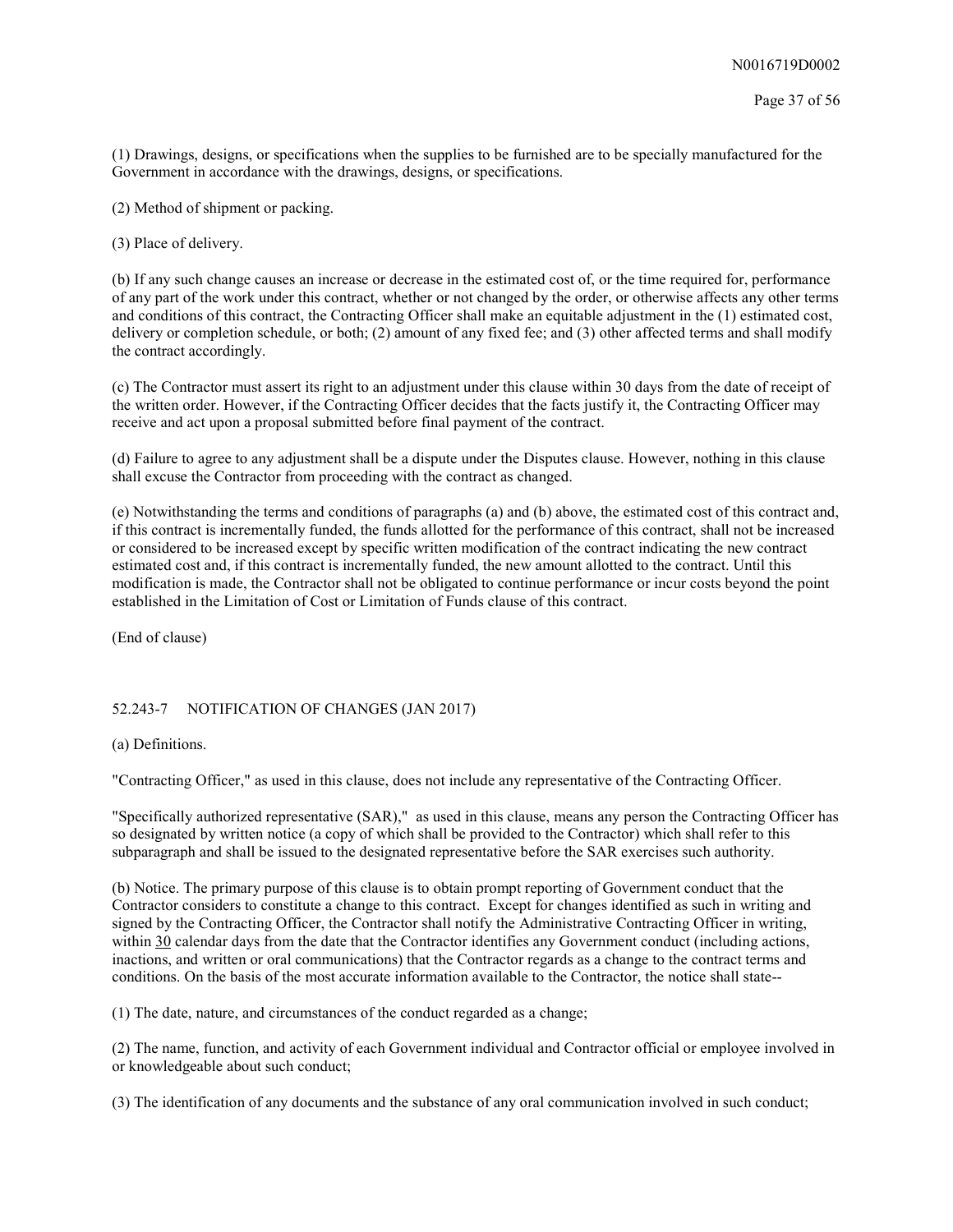(4) In the instance of alleged acceleration of scheduled performance or delivery, the basis upon which it arose;

(5) The particular elements of contract performance for which the Contractor may seek an equitable adjustment under this clause, including--

(i) What line items have been or may be affected by the alleged change;

(ii) What labor or materials or both have been or may be added, deleted, or wasted by the alleged change;

(iii) To the extent practicable, what delay and disruption in the manner and sequence of performance and effect on continued performance have been or may be caused by the alleged change;

(iv) What adjustments to contract price, delivery schedule, and other provisions affected by the alleged change are estimated; and

(6) The Contractor's estimate of the time by which the Government must respond to the Contractor's notice to minimize cost, delay or disruption of performance.

(c) Continued performance. Following submission of the notice required by (b) above, the Contractor shall diligently continue performance of this contract to the maximum extent possible in accordance with its terms and conditions as construed by the Contractor, unless the notice reports a direction of the Contracting Officer or a communication from a SAR of the Contracting Officer, in either of which events the Contractor shall continue performance; provided, however, that if the Contractor regards the direction or communication as a change as described in (b) above, notice shall be given in the manner provided. All directions, communications, interpretations, orders and similar actions of the SAR shall be reduced to writing and copies furnished to the Contractor and to the Contracting Officer. The Contracting Officer shall countermand any action which exceeds the authority of the SAR.

(d) Government response. The Contracting Officer shall promptly, within 75 calendar days after receipt of notice, respond to the notice in writing. In responding, the Contracting Officer shall either--

(1) Confirm that the conduct of which the Contractor gave notice constitutes a change and when necessary direct the mode of further performance;

(2) Countermand any communication regarded as a change;

(3) Deny that the conduct of which the Contractor gave notice constitutes a change and when necessary direct the mode of further performance; or

(4) In the event the Contractor's notice information is inadequate to make a decision under (1), (2), or (3) above, advise the Contractor what additional information is required, and establish the date by which it should be furnished and the date thereafter by which the Government will respond.

(e) Equitable adjustments.

(1) If the Contracting Officer confirms that Government conduct effected a change as alleged by the Contractor, and the conduct causes an increase or decrease in the Contractor's cost of, or the time required for, performance of any part of the work under this contract, whether changed or not changed by such conduct, an equitable adjustment shall be made--

(i) In the contract price or delivery schedule or both; and

(ii) In such other provisions of the contract as may be affected.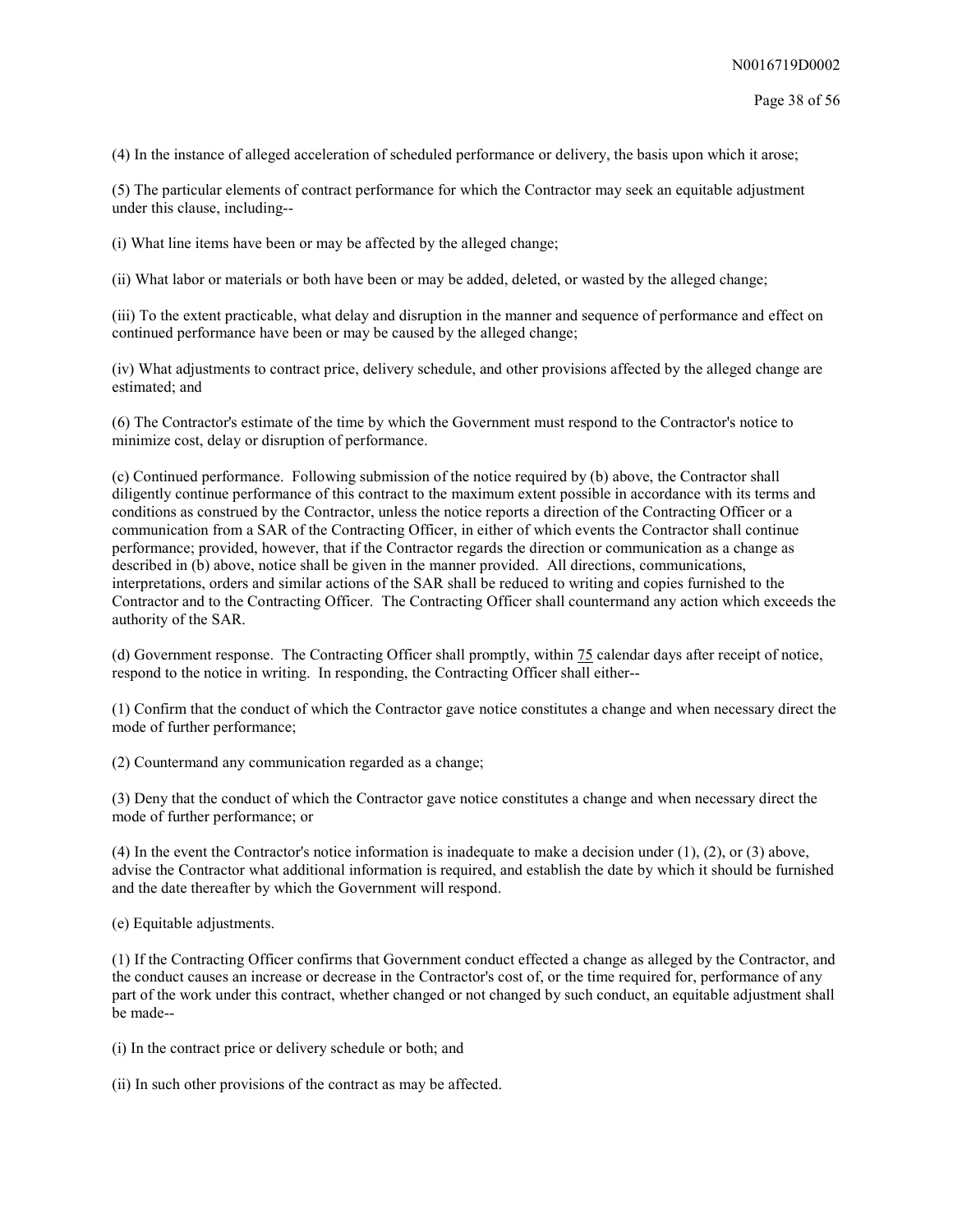(2) The contract shall be modified in writing accordingly. In the case of drawings, designs or specifications which are defective and for which the Government is responsible, the equitable adjustment shall include the cost and time extension for delay reasonably incurred by the Contractor in attempting to comply with the defective drawings, designs or specifications before the Contractor identified, or reasonably should have identified, such defect. When the cost of property made obsolete or excess as a result of a change confirmed by the Contracting Officer under this clause is included in the equitable adjustment, the Contracting Officer shall have the right to prescribe the manner of disposition of the property. The equitable adjustment shall not include increased costs or time extensions for delay resulting from the Contractor's failure to provide notice or to continue performance as provided, respectively, in (b) and (c) above.

Note: The phrases "contract price" and "cost" wherever they appear in the clause, may be appropriately modified to apply to cost-reimbursement or incentive contracts, or to combinations thereof.

(End of clause)

#### 52.244-2 SUBCONTRACTS (OCT 2010)

(a) Definitions. As used in this clause--

Approved purchasing system means a Contractor's purchasing system that has been reviewed and approved in accordance with Part 44 of the Federal Acquisition Regulation (FAR).

Consent to subcontract means the Contracting Officer's written consent for the Contractor to enter into a particular subcontract.

Subcontract means any contract, as defined in FAR Subpart 2.1, entered into by a subcontractor to furnish supplies or services for performance of the prime contract or a subcontract. It includes, but is not limited to, purchase orders, and changes and modifications to purchase orders.

(b) When this clause is included in a fixed-price type contract, consent to subcontract is required only on unpriced contract actions (including unpriced modifications or unpriced delivery orders), and only if required in accordance with paragraph (c) or (d) of this clause.

(c) If the Contractor does not have an approved purchasing system, consent to subcontract is required for any subcontract that—

(1) Is of the cost-reimbursement, time-and-materials, or labor-hour type; or

(2) Is fixed-price and exceeds—

(i) For a contract awarded by the Department of Defense, the Coast Guard, or the National Aeronautics and Space Administration, the greater of the simplified acquisition threshold or 5 percent of the total estimated cost of the contract; or

(ii) For a contract awarded by a civilian agency other than the Coast Guard and the National Aeronautics and Space Administration, either the simplified acquisition threshold or 5 percent of the total estimated cost of the contract.

(d) If the Contractor has an approved purchasing system, the Contractor nevertheless shall obtain the Contracting Officer's written consent before placing the following subcontracts:

#### Leidos and MSL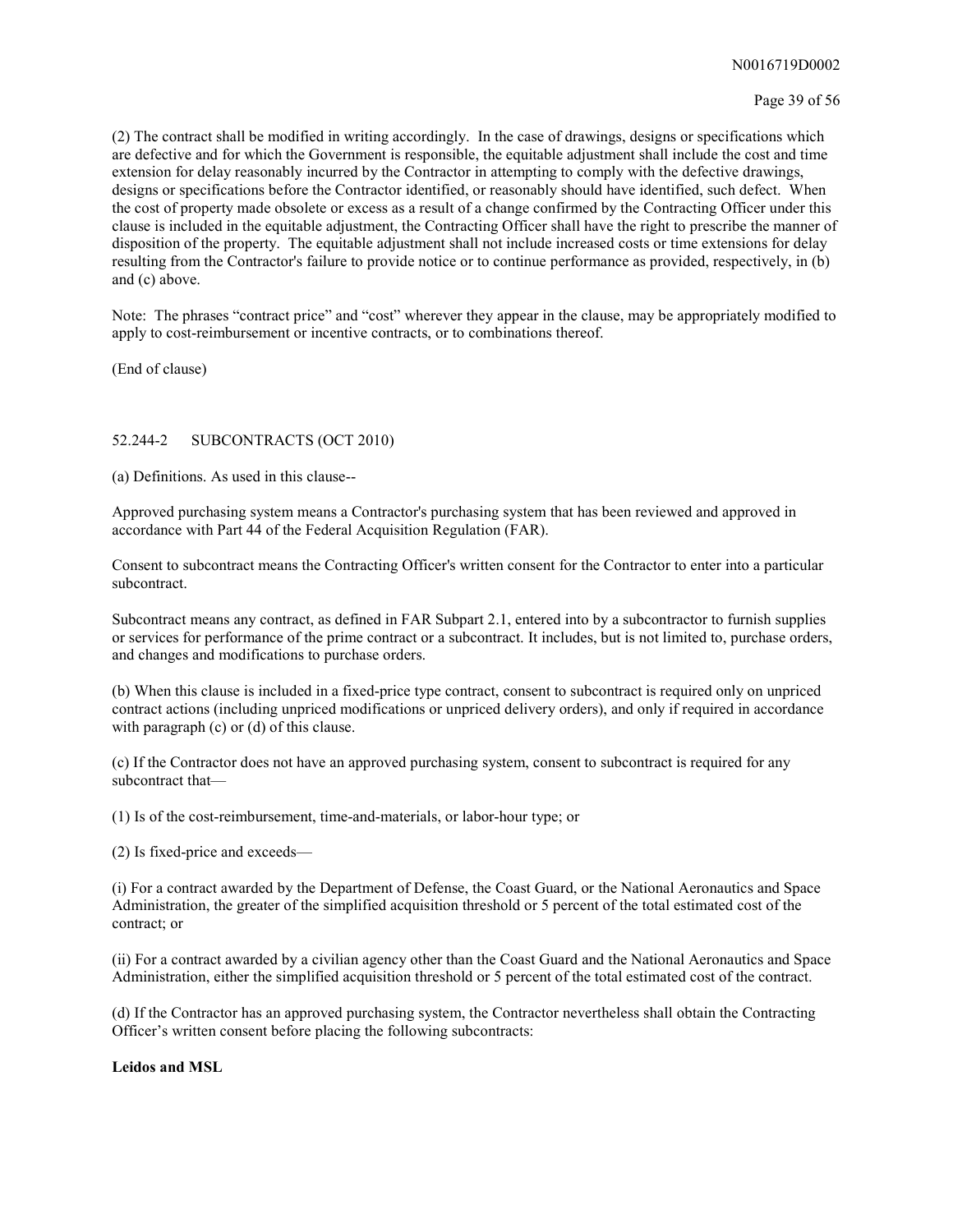(e)(1) The Contractor shall notify the Contracting Officer reasonably in advance of placing any subcontract or modification thereof for which consent is required under paragraph (b), (c), or (d) of this clause, including the following information:

(i) A description of the supplies or services to be subcontracted.

(ii) Identification of the type of subcontract to be used.

(iii) Identification of the proposed subcontractor.

(iv) The proposed subcontract price.

(v) The subcontractor's current, complete, and accurate certified cost or pricing data and Certificate of Current Cost or Pricing Data, if required by other contract provisions.

(vi) The subcontractor's Disclosure Statement or Certificate relating to Cost Accounting Standards when such data are required by other provisions of this contract.

(vii) A negotiation memorandum reflecting—

(A) The principal elements of the subcontract price negotiations;

(B) The most significant considerations controlling establishment of initial or revised prices;

(C) The reason certified cost or pricing data were or were not required;

(D) The extent, if any, to which the Contractor did not rely on the subcontractor's certified cost or pricing data in determining

the price objective and in negotiating the final price;

(E) The extent to which it was recognized in the negotiation that the subcontractor's certified cost or pricing data were not accurate, complete, or current; the action taken by the Contractor and the subcontractor; and the effect of any such defective data on the total price negotiated;

(F) The reasons for any significant difference between the Contractor's price objective and the price negotiated; and

(G) A complete explanation of the incentive fee or profit plan when incentives are used. The explanation shall identify each critical performance element, management decisions used to quantify each incentive element, reasons for the incentives, and a summary of all trade-off possibilities considered.

(2) The Contractor is not required to notify the Contracting Officer in advance of entering into any subcontract for which consent is not required under paragraph (c), (d), or (e) of this clause.

(f) Unless the consent or approval specifically provides otherwise, neither consent by the Contracting Officer to any subcontract nor approval of the Contractor's purchasing system shall constitute a determination—

(1) Of the acceptability of any subcontract terms or conditions;

(2) Of the allowability of any cost under this contract; or

(3) To relieve the Contractor of any responsibility for performing this contract.

(g) No subcontract or modification thereof placed under this contract shall provide for payment on a cost-plus-apercentage-of-cost basis, and any fee payable under cost-reimbursement type subcontracts shall not exceed the fee limitations in FAR 15.404-4(c)(4)(i).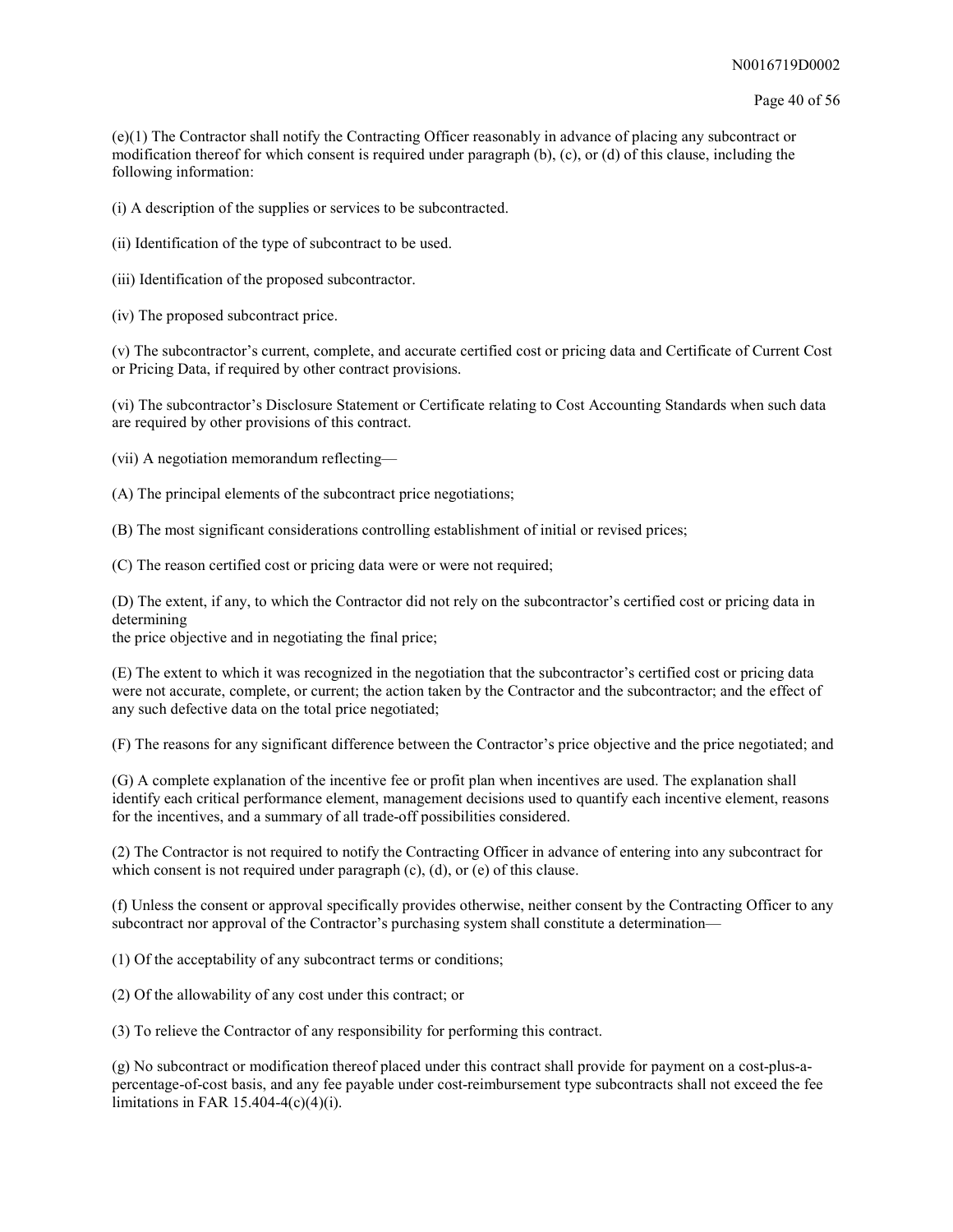(h) The Contractor shall give the Contracting Officer immediate written notice of any action or suit filed and prompt notice of any claim made against the Contractor by any subcontractor or vendor that, in the opinion of the Contractor, may result in litigation related in any way to this contract, with respect to which the Contractor may be entitled to reimbursement from the Government.

(i) The Government reserves the right to review the Contractor's purchasing system as set forth in FAR Subpart 44.3.

(j) Paragraphs (c) and (e) of this clause do not apply to the following subcontracts, which were evaluated during negotiations:

Leidos and MSL

(End of clause)

### 52.247-67 SUBMISSION OF TRANSPORTATION DOCUMENTS FOR AUDIT (FEB 2006)

(a) The Contractor shall submit to the address identified below, for prepayment audit, transportation documents on which the United States will assume freight charges that were paid--

(1) By the Contractor under a cost-reimbursement contract; and

(2) By a first-tier subcontractor under a cost-reimbursement subcontract thereunder.

(b) Cost-reimbursement Contractors shall only submit for audit those bills of lading with freight shipment charges exceeding \$100. Bills under \$100 shall be retained on-site by the Contractor and made available for on-site audits. This exception only applies to freight shipment bills and is not intended to apply to bills and invoices for any other transportation services.

(c) Contractors shall submit the above referenced transportation documents to—

NSWC CARDEROCK DIVISION 9500 MACARTHUR BLVD WEST BETHESDA, MD 20817-5700 COR: Justin Wagner Email: justin.b.wagner@navy.mil

(End of clause)

#### 52.252-2 CLAUSES INCORPORATED BY REFERENCE (FEB 1998)

This contract incorporates one or more clauses by reference, with the same force and effect as if they were given in full text. Upon request, the Contracting Officer will make their full text available. Also, the full text of a clause may be accessed electronically at this/these address(es):

http://farsite.hill.af.mil/vmfara.htm http://farsite.hill.af.mil/vmdfara.htm

(End of clause)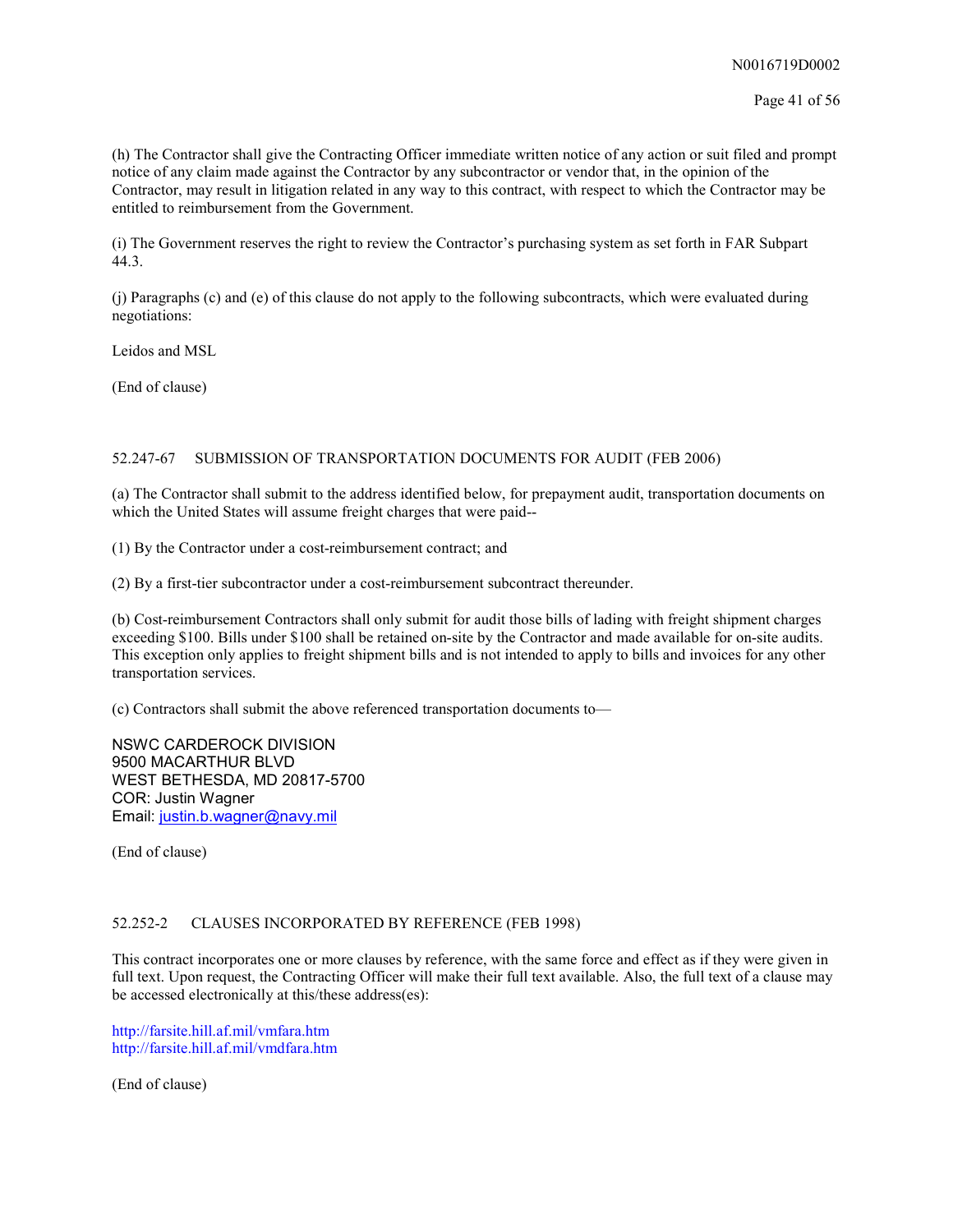#### 52.252-6 AUTHORIZED DEVIATIONS IN CLAUSES (APR 1984)

(a) The use in this solicitation or contract of any Federal Acquisition Regulation (48 CFR Chapter 1) clause with an authorized deviation is indicated by the addition of "(DEVIATION)" after the date of the clause.

(b) The use in this solicitation or contract of any Defense Federal Acquisition Regulation (48 CFR Chapter 2)clause with an authorized deviation is indicated by the addition of "(DEVIATION)" after the name of the regulation.

(End of clause)

#### 252.204-7000 DISCLOSURE OF INFORMATION (OCT 2016)

(a) The Contractor shall not release to anyone outside the Contractor's organization any unclassified information, regardless of medium (e.g., film, tape, document), pertaining to any part of this contract or any program related to this contract, unless--

(1) The Contracting Officer has given prior written approval;

(2) The information is otherwise in the public domain before the date of release; or

(3) The information results from or arises during the performance of a project that involves no covered defense information (as defined in the clause at DFARS 252.204-7012, Safeguarding Covered Defense Information and Cyber Incident Reporting) and has been scoped and negotiated by the contracting activity with the contractor and research performer and determined in writing by the contracting officer to be fundamental research (which by definition cannot involve any covered defense information), in accordance with National Security Decision Directive 189, National Policy on the Transfer of Scientific, Technical and Engineering Information, in effect on the date of contract award and the Under Secretary of Defense (Acquisition, Technology, and Logistics) memoranda on Fundamental Research, dated May 24, 2010, and on Contracted Fundamental Research, dated June 26, 2008 (available at DFARS PGI 204.4).

(b) Requests for approval under paragraph (a)(1) shall identify the specific information to be released, the medium to be used, and the purpose for the release. The Contractor shall submit its request to the Contracting Officer at least 10 business days before the proposed date for release.

(c) The Contractor agrees to include a similar requirement, including this paragraph (c), in each subcontract under this

contract. Subcontractors shall submit requests for authorization to release through the prime contractor to the Contracting Officer.

(End of clause)

#### 252.211-7003 ITEM UNIQUE IDENTIFICATION AND VALUATION (MAR 2016)

(a) Definitions. As used in this clause-

Automatic identification device means a device, such as a reader or interrogator, used to retrieve data encoded on machine-readable media.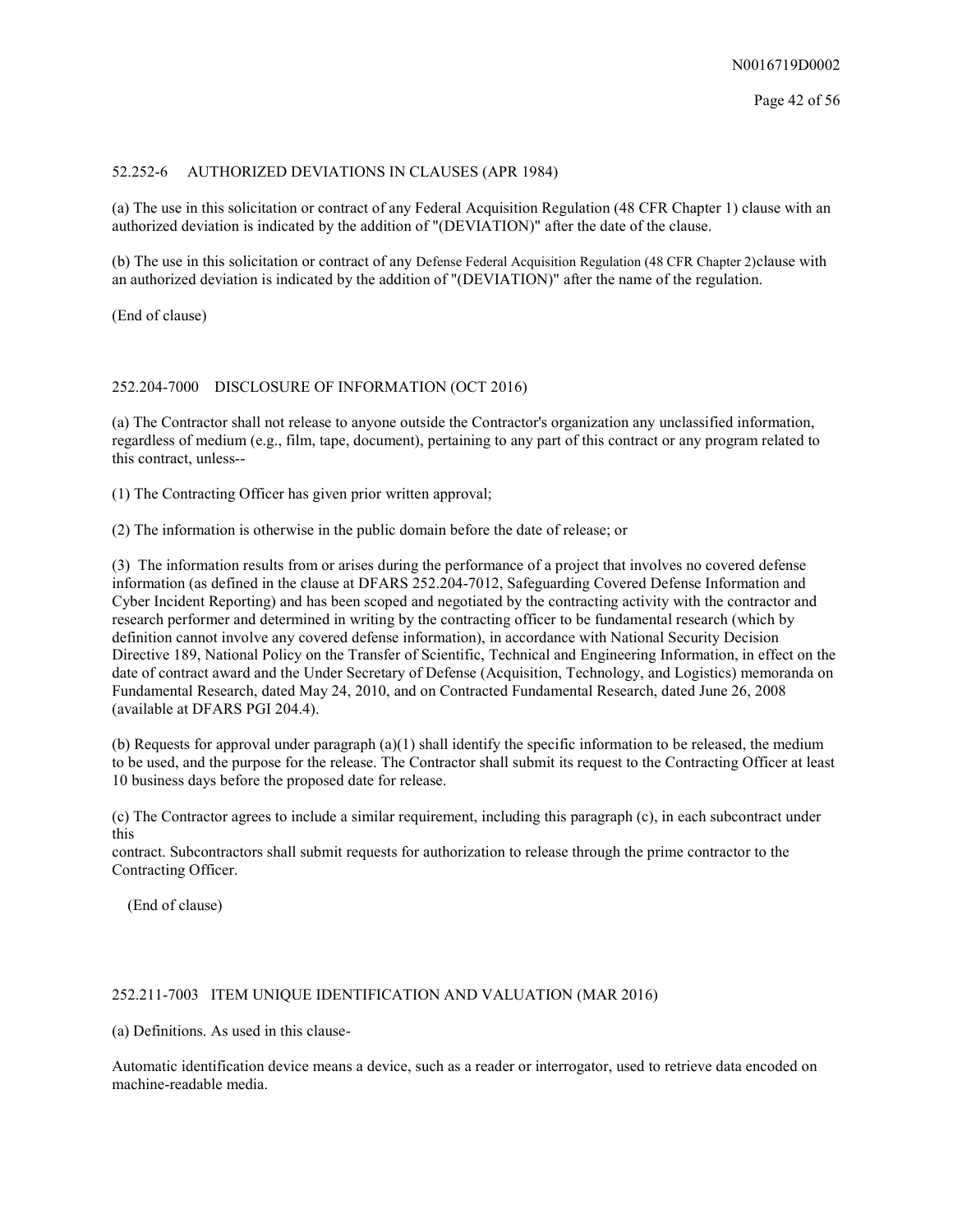Concatenated unique item identifier means--

(1) For items that are serialized within the enterprise identifier, the linking together of the unique identifier data elements in order of the issuing agency code, enterprise identifier, and unique serial number within the enterprise identifier; or

(2) For items that are serialized within the original part, lot, or batch number, the linking together of the unique identifier data elements in order of the issuing agency code; enterprise identifier; original part, lot, or batch number; and serial number within the original part, lot, or batch number.

Data Matrix means a two-dimensional matrix symbology, which is made up of square or, in some cases, round modules arranged within a perimeter finder pattern and uses the Error Checking and Correction 200 (ECC200) specification found within International Standards Organization (ISO)/International Electrotechnical Commission (IEC) 16022.

Data qualifier means a specified character (or string of characters) that immediately precedes a data field that defines the general category or intended use of the data that follows.

DoD recognized unique identification equivalent means a unique identification method that is in commercial use and has been recognized by DoD. All DoD recognized unique identification equivalents are listed at http://www.acq.osd.mil/dpap/pdi/uid/iuid\_equivalents.html.

DoD item unique identification means a system of marking items delivered to DoD with unique item identifiers that have machine-readable data elements to distinguish an item from all other like and unlike items. For items that are serialized within the enterprise identifier, the unique item identifier shall include the data elements of the enterprise identifier and a unique serial number. For items that are serialized within the part, lot, or batch number within the enterprise identifier, the unique item identifier shall include the data elements of the enterprise identifier; the original part, lot, or batch number; and the serial number.

Enterprise means the entity (e.g., a manufacturer or vendor) responsible for assigning unique item identifiers to items.

Enterprise identifier means a code that is uniquely assigned to an enterprise by an issuing agency.

Government's unit acquisition cost means--

(1) For fixed-price type line, subline, or exhibit line items, the unit price identified in the contract at the time of delivery;

(2) For cost-type or undefinitized line, subline, or exhibit line items, the Contractor's estimated fully burdened unit cost to the Government at the time of delivery; and

(3) For items produced under a time-and-materials contract, the Contractor's estimated fully burdened unit cost to the Government at the time of delivery.

Issuing agency means an organization responsible for assigning a globally unique identifier to an enterprise, as indicated in the Register of Issuing Agency Codes for ISO/IEC 15459, located at http://www.aimglobal.org/?Reg\_Authority15459.

Issuing agency code means a code that designates the registration (or controlling) authority for the enterprise identifier.

Item means a single hardware article or a single unit formed by a grouping of subassemblies, components, or constituent parts.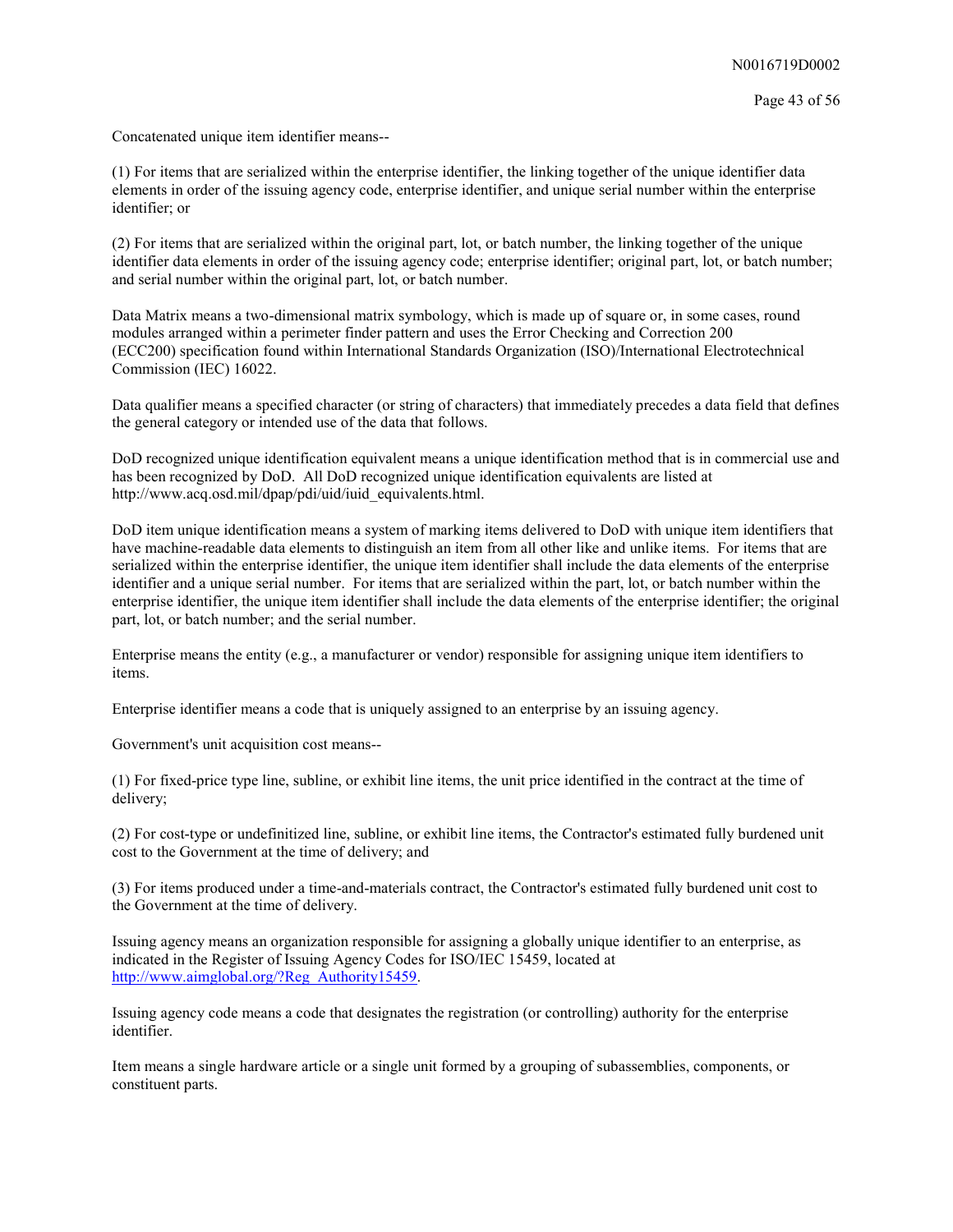Lot or batch number means an identifying number assigned by the enterprise to a designated group of items, usually referred to as either a lot or a batch, all of which were manufactured under identical conditions.

Machine-readable means an automatic identification technology media, such as bar codes, contact memory buttons, radio frequency identification, or optical memory cards.

Original part number means a combination of numbers or letters assigned by the enterprise at item creation to a class of items with the same form, fit, function, and interface.

Parent item means the item assembly, intermediate component, or subassembly that has an embedded item with a unique item identifier or DoD recognized unique identification equivalent.

Serial number within the enterprise identifier means a combination of numbers, letters, or symbols assigned by the enterprise to an item that provides for the differentiation of that item from any other like and unlike item and is never used again within the enterprise.

Serial number within the part, lot, or batch number means a combination of numbers or letters assigned by the enterprise to an item that provides for the differentiation of that item from any other like item within a part, lot, or batch number assignment.

Serialization within the enterprise identifier means each item produced is assigned a serial number that is unique among all the tangible items produced by the enterprise and is never used again. The enterprise is responsible for ensuring unique serialization within the enterprise identifier.

Serialization within the part, lot, or batch number means each item of a particular part, lot, or batch number is assigned a unique serial number within that part, lot, or batch number assignment. The enterprise is responsible for ensuring unique serialization within the part, lot, or batch number within the enterprise identifier.

Type designation means a combination of letters and numerals assigned by the Government to a major end item, assembly or subassembly, as appropriate, to provide a convenient means of differentiating between items having the same basic name and to indicate modifications and changes thereto.

Unique item identifier means a set of data elements marked on items that is globally unique and unambiguous. The term includes a concatenated unique item identifier or a DoD recognized unique identification equivalent.

Unique item identifier type means a designator to indicate which method of uniquely identifying a part has been used. The current list of accepted unique item identifier types is maintained at http://www.acq.osd.mil/dpap/pdi/uid/uii\_types.html.

(b) The Contractor shall deliver all items under a contract line, subline, or exhibit line item.

(c) Unique item identifier. (1) The Contractor shall provide a unique item identifier for the following:

(i) Delivered items for which the Government's unit acquisition cost is \$5,000 or more, except for the following line items:

------------------------------------------------------------------------ Contract line, subline, or exhibit<br>line item No. Item description ------------------------------------------------------------------------ ................................... ------------------------------------------------------------------------

(ii) Items for which the Government's unit acquisition cost is less than \$5,000 that are identified in the Schedule or the following table: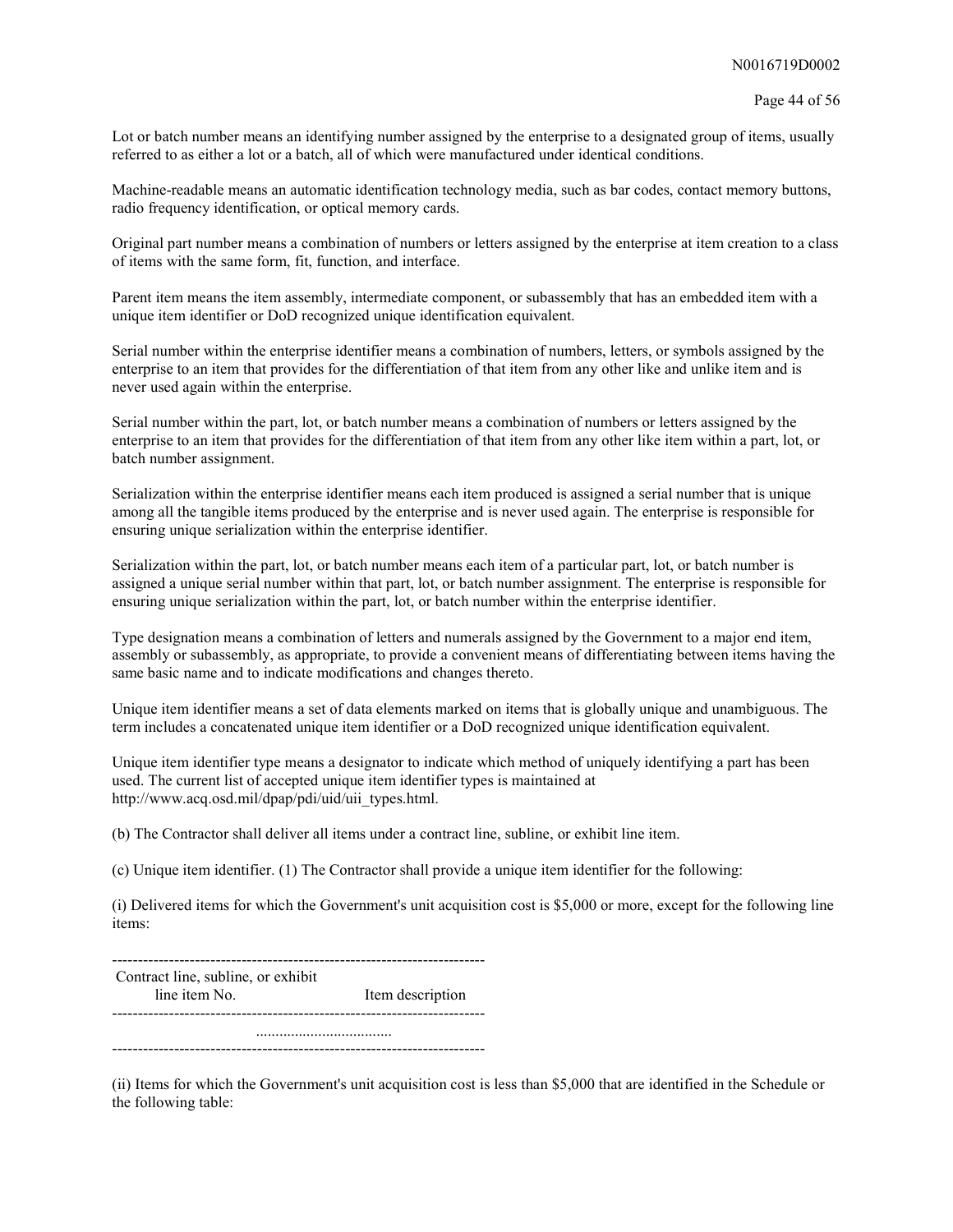Page 45 of 56

------------------------------------------------------------------------ Contract line, subline, or exhibit line item No. Item description ------------------------------------------------------------------------ ................................... ------------------------------------------------------------------------

(If items are identified in the Schedule, insert ``See Schedule'' in this table.)

(iii) Subassemblies, components, and parts embedded within delivered items, items with warranty requirements, DoD serially managed reparables and DoD serially managed nonreparables as specified in Attachment Number ----.

(iv) Any item of special tooling or special test equipment as defined in FAR 2.101 that have been designated for preservation and storage for a Major Defense Acquisition Program as specified in Attachment Number ----.

(v) Any item not included in paragraphs  $(c)(1)(i)$ ,  $(ii)$ ,  $(iii)$ , or

(iv) of this clause for which the contractor creates and marks a unique item identifier for traceability.

(2) The unique item identifier assignment and its component data element combination shall not be duplicated on any other item marked or registered in the DoD Item Unique Identification Registry by the contractor.

(3) The unique item identifier component data elements shall be marked on an item using two dimensional data matrix symbology that complies with ISO/IEC International Standard 16022, Information technology--International symbology specification--Data matrix; ECC200 data matrix specification.

(4) Data syntax and semantics of unique item identifiers. The Contractor shall ensure that--

(i) The data elements (except issuing agency code) of the unique item identifier are encoded within the data matrix symbol that is marked on the item using one of the following three types of data qualifiers, as determined by the Contractor:

(A) Application Identifiers (AIs) (Format Indicator 05 of ISO/IEC International Standard 15434), in accordance with ISO/IEC International Standard 15418, Information Technology--EAN/UCC Application Identifiers and Fact Data Identifiers and Maintenance and ANSI MH 10.8.2 Data Identifier and Application Identifier Standard.

(B) Data Identifiers (DIs) (Format Indicator 06 of ISO/IEC International Standard 15434), in accordance with ISO/IEC International Standard 15418, Information Technology--EAN/UCC Application Identifiers and Fact Data Identifiers and Maintenance and ANSI MH 10.8.2 Data Identifier and Application Identifier Standard.

(C) Text Element Identifiers (TEIs) (Format Indicator 12 of ISO/IEC International Standard 15434), in accordance with the Air Transport Association Common Support Data Dictionary; and

(ii) The encoded data elements of the unique item identifier conform to the transfer structure, syntax, and coding of messages and data formats specified for Format Indicators 05, 06, and 12 in ISO/IEC International Standard 15434, Information Technology-Transfer Syntax for High Capacity Automatic Data Capture Media.

(5) Unique item identifier.

(i) The Contractor shall--

(A) Determine whether to--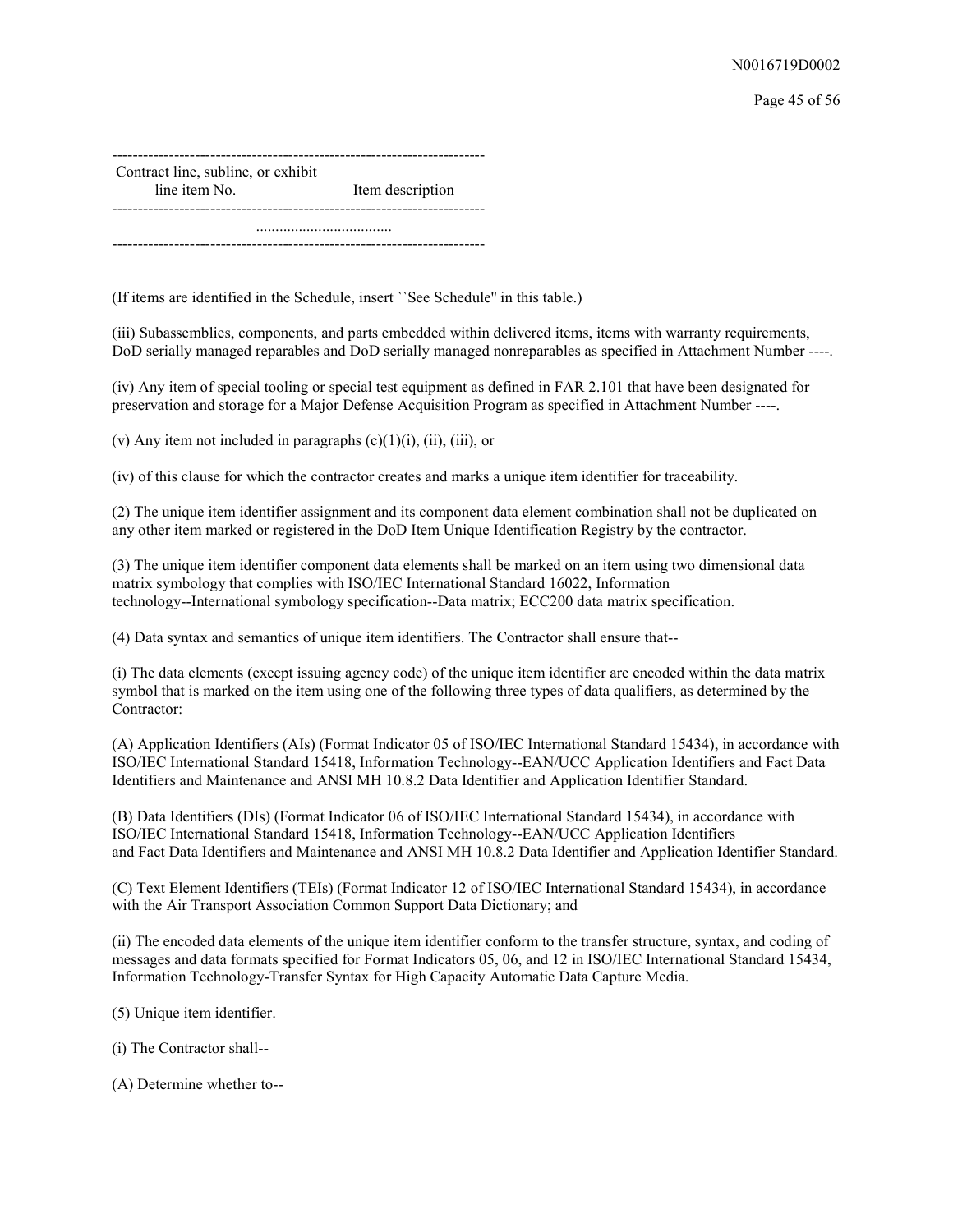(1) Serialize within the enterprise identifier;

(2) Serialize within the part, lot, or batch number; or

(3) Use a DoD recognized unique identification equivalent (e.g. Vehicle Identification Number); and

(B) Place the data elements of the unique item identifier (enterprise identifier; serial number; DoD recognized unique

identification equivalent; and for serialization within the part, lot, or batch number only: Original part, lot, or batch number) on items requiring marking by paragraph (c)(1) of this clause, based on the criteria provided in MIL-STD-130, Identification Marking of U.S. Military Property, latest version;

(C) Label shipments, storage containers and packages that contain uniquely identified items in accordance with the requirements of MIL-STD-129, Military Marking for Shipment and Storage, latest version; and

(D) Verify that the marks on items and labels on shipments, storage containers, and packages are machine readable and conform to the applicable standards. The contractor shall use an automatic identification technology device for this verification that has been programmed to the requirements of Appendix A, MIL-STD-130, latest version.

- (ii) The issuing agency code--
- (A) Shall not be placed on the item; and

(B) Shall be derived from the data qualifier for the enterprise identifier.

(d) For each item that requires item unique identification under paragraph  $(c)(1)(i)$ , (ii), or (iv) of this clause or when item unique identification is provided under paragraph  $(c)(1)(v)$ , in addition to the information provided as part of the Material Inspection and Receiving Report specified elsewhere in this contract, the Contractor shall report at the time of delivery, as part of the Material Inspection and Receiving Report, the following information:

- (1) Unique item identifier.
- (2) Unique item identifier type.
- (3) Issuing agency code (if concatenated unique item identifier is used).
- (4) Enterprise identifier (if concatenated unique item identifier is used).
- (5) Original part number (if there is serialization within the original part number).
- (6) Lot or batch number (if there is serialization within the lot or batch number).
- (7) Current part number (optional and only if not the same as the original part number).
- (8) Current part number effective date (optional and only if current part number is used).
- (9) Serial number (if concatenated unique item identifier is used).
- (10) Government's unit acquisition cost.
- (11) Unit of measure.
- (12) Type designation of the item as specified in the contract schedule, if any.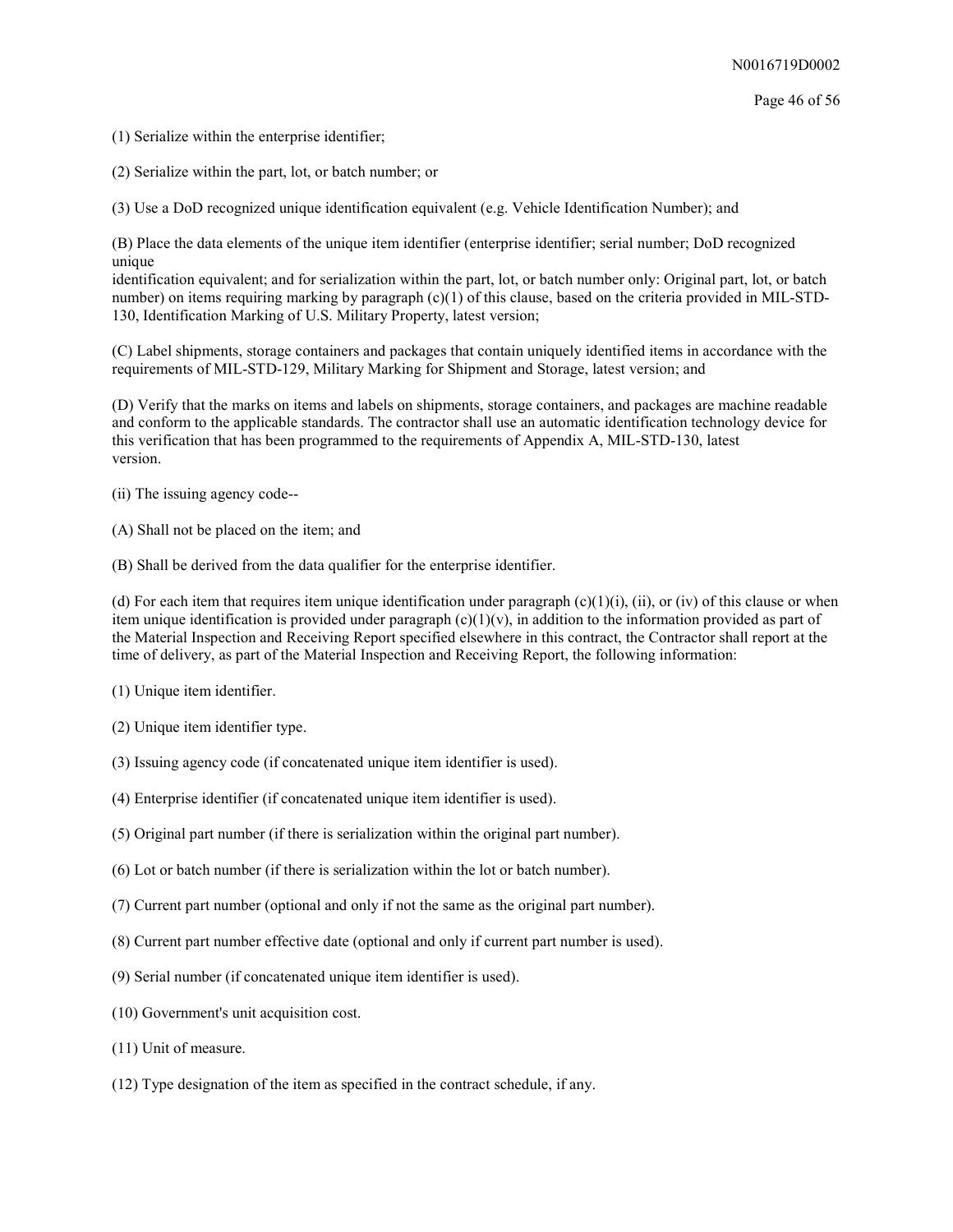(13) Whether the item is an item of Special Tooling or Special Test Equipment.

(14) Whether the item is covered by a warranty.

(e) For embedded subassemblies, components, and parts that require DoD unique item identification under paragraph (c)(1)(iii) of this clause, the Contractor shall report as part of, or associated with, the Material Inspection and Receiving Report specified elsewhere in this contract, the following information:

(1) Unique item identifier of the parent item under paragraph (c)(1) of this clause that contains the embedded subassembly, component, or part.

(2) Unique item identifier of the embedded subassembly, component, or part.

(3) Unique item identifier type.\*\*

(4) Issuing agency code (if concatenated unique item identifier is used).\*\*

(5) Enterprise identifier (if concatenated unique item identifier is used).\*\*

(6) Original part number (if there is serialization within the original part number).\*\*

(7) Lot or batch number (if there is serialization within the lot or batch number).\*\*

(8) Current part number (optional and only if not the same as the original part number).\*\*

(9) Current part number effective date (optional and only if current part number is used).\*\*

(10) Serial number (if concatenated unique item identifier is used).\*\*

(11) Description.

\*\* Once per item.

(f) The Contractor shall submit the information required by paragraphs (d) and (e) of this clause as follows:

(1) End items shall be reported using the receiving report capability in Wide Area WorkFlow (WAWF) in accordance with the clause at 252.232-7003. If WAWF is not required by this contract, and the contractor is not using WAWF, follow the procedures at http://dodprocurementtoolbox.com/site/uidregistry/.

(2) Embedded items shall be reported by one of the following methods--

(i) Use of the embedded items capability in WAWF;

(ii) Direct data submission to the IUID Registry following the procedures and formats at http://dodprocurementtoolbox.com/site/uidregistry/; or

(iii) Via WAWF as a deliverable attachment for exhibit line item number (fill in) ----, Unique Item Identifier Report for Embedded Items, Contract Data Requirements List, DD Form 1423.

(g) Subcontracts. If the Contractor acquires by subcontract any items for which item unique identification is required in accordance with paragraph  $(c)(1)$  of this clause, the Contractor shall include this clause, including this paragraph (g), in the applicable subcontract(s), including subcontracts for commercial items.

(End of clause)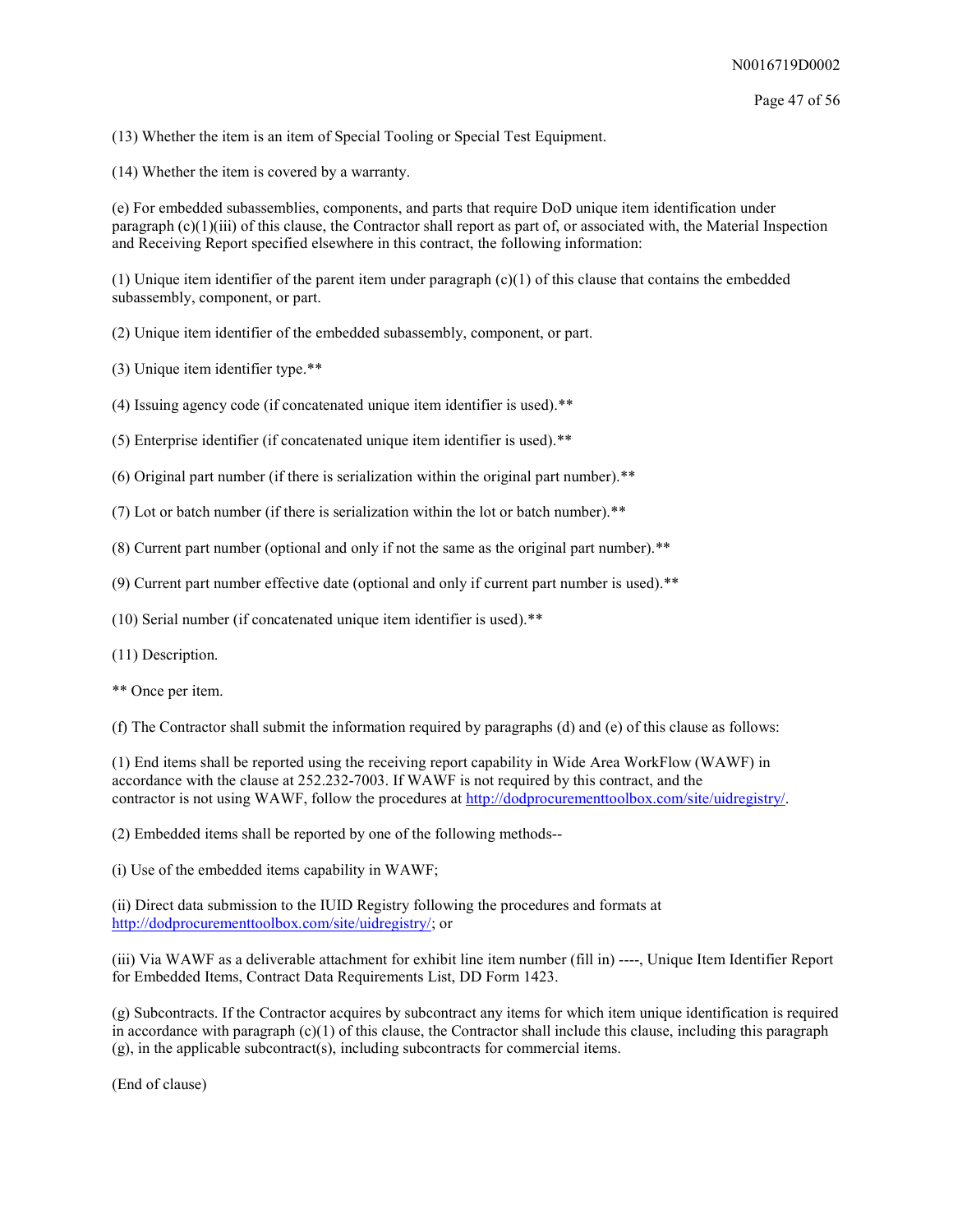#### 252.216-7006 ORDERING (MAY 2011)

(a) Any supplies and services to be furnished under this contract shall be ordered by issuance of delivery orders or task orders by the individuals or activities designated in the contract schedule. Such orders may be issued from effective date of the contract through five years thereafter

(b) All delivery orders or task orders are subject to the terms and conditions of this contract. In the event of conflict between a delivery order or task order and this contract, the contract shall control.

 $(c)(1)$  If issued electronically, the order is considered ''issued'' when a copy has been posted to the Electronic Document Access system, and notice has been sent to the Contractor.

(2) If mailed or transmitted by facsimile, a delivery order or task order is considered ``issued'' when the Government deposits the order in the mail or transmits by facsimile. Mailing includes transmittal by U.S. mail or private delivery services.

(3) Orders may be issued orally only if authorized in the schedule.

(End of Clause)

#### 252.219-7003 SMALL BUSINESS SUBCONTRACTING PLAN (DOD CONTRACTS) (APR 2018)

This clause supplements the Federal Acquisition Regulation 52.219-9, Small Business Subcontracting Plan, clause of this contract.

(a) Definitions. As used in this clause--

Historically black colleges and universities means institutions determined by the Secretary of Education to meet the requirements of 34 CFR Section 608.2. The term also means any nonprofit research institution that was an integral part of such a college or university before November 14, 1986.

Minority institutions means institutions meeting the requirements of Section 1046(3) of the Higher Education Act of 1965 (20 U.S.C. 1135d-5(3)). The term also includes Hispanic-serving institutions as defined in Section 316(b)(1) of such Act (20 U.S.C. 1059c(b)(1)).

Summary Subcontract Report (SSR) Coordinator, as used in this clause, means the individual at the department or agency level who is registered in eSRS and is responsible for acknowledging receipt or rejecting SSRs in the Electronic Subcontracting Reporting System (eSRS)for the department or agency.

(b) Subcontracts awarded to workshops approved by the Committee for Purchase from People Who are Blind or Severely Disabled (41 U.S.C. 8502-8504), may be counted toward the Contractor's small business subcontracting goal.

(c) A mentor firm, under the Pilot Mentor-Protege Program established under section 831 of Public Law 101-510, as amended, may count toward its small disadvantaged business goal, subcontracts awarded to--

(1) Protege firms which are qualified organizations employing the severely disabled; and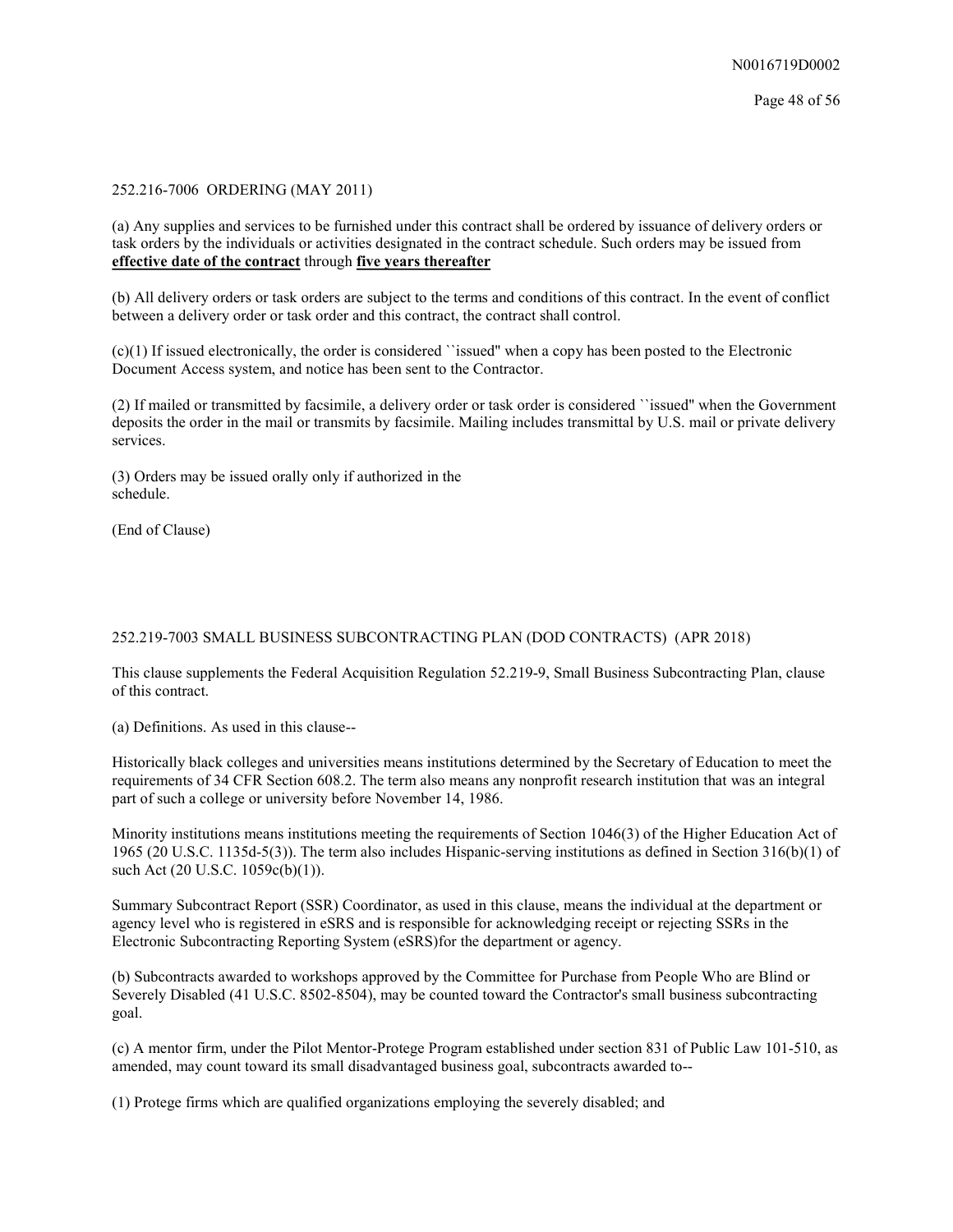Page 49 of 56

(2) Former protege firms that meet the criteria in section  $831(g)(4)$  of Public Law 101-510.

(d) The master plan is approved by the Contractor's cognizant contract administration activity.

(e) In those subcontracting plans which specifically identify small businesses, the Contractor shall notify the Administrative Contracting Officer of any substitutions of firms that are not small business firms, for the small business firms specifically identified in the subcontracting plan. Notifications shall be in writing and shall occur within a reasonable period of time after award of the subcontract. Contractor-specified formats shall be acceptable.

(f)(1) For DoD, the Contractor shall submit reports in eSRS as follows:

(i) The Individual Subcontract Report (ISR) shall be submitted to the contracting officer at the procuring contracting office, even when contract administration has been delegated to the Defense Contract Management Agency.

(ii) An SSR for other than a commercial subcontracting plan, or construction and related maintenance repair contracts, shall be submitted in eSRS to the department or agency within DoD that administers the majority of the Contractor's individual subcontracting plans. An example would be Defense Finance and Accounting Service or Missile Defense Agency.

(2) For DoD, the authority to acknowledge receipt or reject reports in eSRS is as follows:

(i) The authority to acknowledge receipt or reject the ISR resides with the contracting officer who receives it, as described in paragraph  $(f)(1)(i)$  of this clause.

(ii) Except as provided in (f)(2)(iii), the authority to acknowledge receipt or reject SSRs in eSRS resides with the SSR Coordinator at the department or agency that administers the majority of the Contractor's individual subcontracting plans.

(iii) The authority to acknowledge receipt or reject SSRs for construction and related maintenance and repair contracts resides with the SSR Coordinator for each department or agency.

(g) Include the clause at 252.219-7004, Small Business Subcontracting Plan (Test Program), in subcontracts with subcontractors that participate in the Test Program described in DFARS 219.702-70, where the subcontract is expected to exceed \$700,000 (\$1.5 million for construction of any public facility) and to have further subcontracting opportunities.

(End of clause)

#### 252.225-7043 ANTITERRORISM/FORCE PROTECTION POLICY FOR DEFENSE CONTRACTORS OUTSIDE THE UNITED STATES (JUN 2015)

(a) Definition. United States, as used in this clause, means, the 50 States, the District of Columbia, and outlying areas.

(b) Except as provided in paragraph (c) of this clause, the Contractor and its subcontractors, if performing or traveling outside the United States under this contract, shall--

(1) Affiliate with the Overseas Security Advisory Council, if the Contractor or subcontractor is a U.S. entity;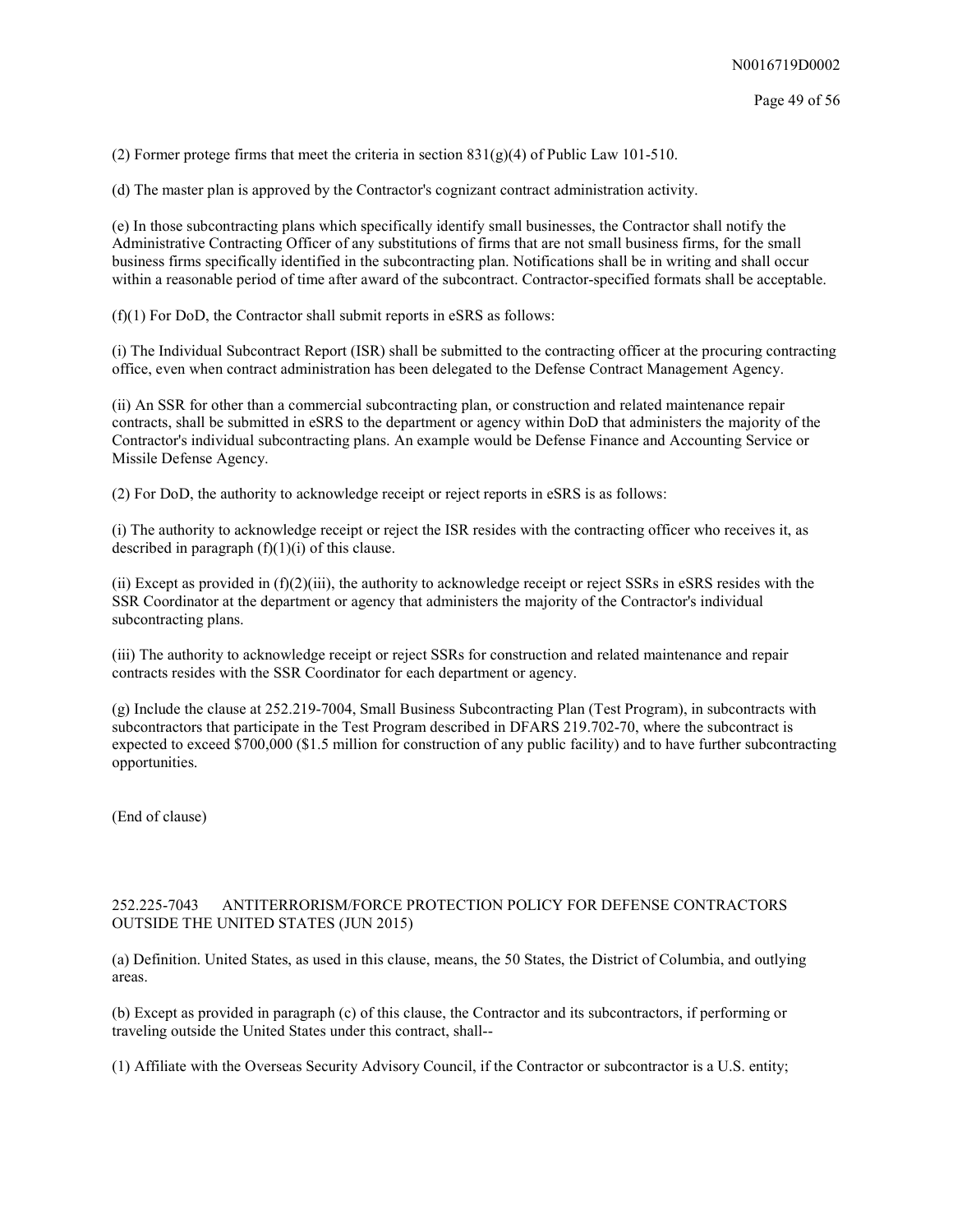(2) Ensure that Contractor and subcontractor personnel who are U.S. nationals and are in-country on a non-transitory basis, register with the U.S. Embassy, and that Contractor and subcontractor personnel who are third country nationals comply with any security related requirements of the Embassy of their nationality;

(3) Provide, to Contractor and subcontractor personnel, antiterrorism/force protection awareness information commensurate with that which the Department of Defense (DoD) provides to its military and civilian personnel and their families, to the extent such information can be made available prior to travel outside the United States; and

(4) Obtain and comply with the most current antiterrorism/force protection guidance for Contractor and subcontractor personnel.

(c) The requirements of this clause do not apply to any subcontractor that is--

(1) A foreign government;

(2) A representative of a foreign government; or

(3) A foreign corporation wholly owned by a foreign government.

(d) Information and guidance pertaining to DoD antiterrorism/force protection can be obtained from [ \_\_\_ Contracting Officer to insert applicable information cited in PGI 225.372-1].

(End of clause)

#### 252.234-7002 EARNED VALUE MANAGEMENT SYSTEM (MAY 2011)

(a) Definitions. As used in this clause--

Acceptable earned value management system means an earned value management system that generally complies with system criteria in paragraph (b) of this clause.

 Earned value management system means an earned value management system that complies with the earned value management system guidelines in the ANSI/EIA-748.

Significant deficiency means a shortcoming in the system that materially affects the ability of officials of the Department of Defense to rely upon information produced by the system that is needed for management purposes.

(b) System criteria. In the performance of this contract, the Contractor shall use--

(1) An Earned Value Management System (EVMS) that complies with the EVMS guidelines in the American National Standards Institute/Electronic Industries Alliance Standard 748, Earned Value Management Systems (ANSI/EIA-748); and

(2) Management procedures that provide for generation of timely, reliable, and verifiable information for the Contract Performance Report (CPR) and the Integrated Master Schedule (IMS) required by the CPR and IMS data items of this contract.

(c) If this contract has a value of \$50 million or more, the Contractor shall use an EVMS that has been determined to be acceptable by the Cognizant Federal Agency (CFA). If, at the time of award, the Contractor's EVMS has not been determined by the CFA to be in compliance with the EVMS guidelines as stated in paragraph (b)(1) of this clause, the Contractor shall apply its current system to the contract and shall take necessary actions to meet the milestones in the Contractor's EVMS plan.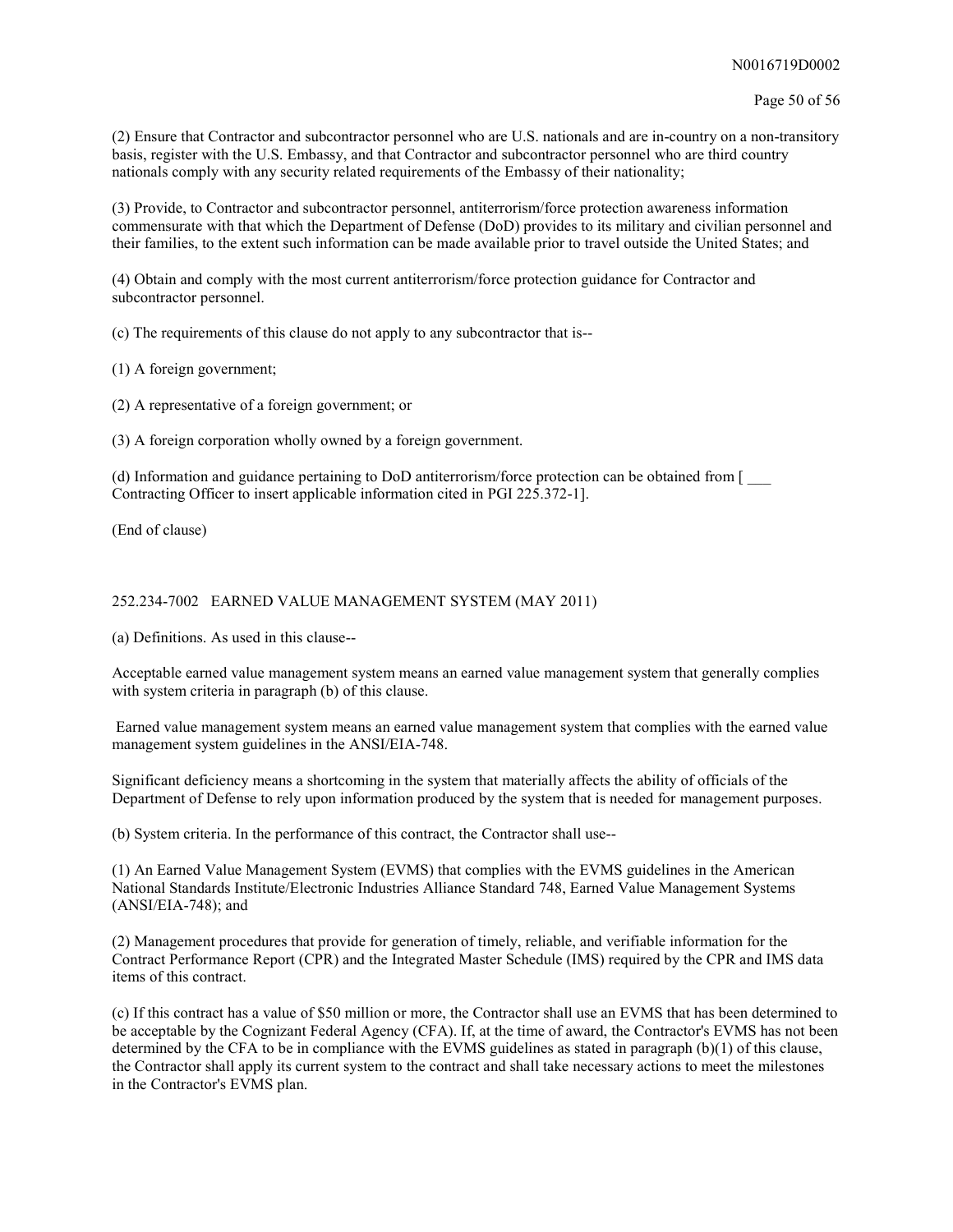(d) If this contract has a value of less than \$50 million, the Government will not make a formal determination that the Contractor's EVMS complies with the EVMS guidelines in ANSI/EIA-748 with respect to the contract. The use of the Contractor's EVMS for this contract does not imply a Government determination of the Contractor's compliance with the EVMS guidelines in ANSI/EIA-748 for application to future contracts. The Government will allow the use of a Contractor's EVMS that has been formally reviewed and determined by the CFA to be in compliance with the EVMS guidelines in ANSI/EIA-748.

(e) The Contractor shall submit notification of any proposed substantive changes to the EVMS procedures and the impact of those changes to the CFA. If this contract has a value of \$50 million or more, unless a waiver is granted by the CFA, any EVMS changes proposed by the Contractor require approval of the CFA prior to implementation. The CFA will advise the Contractor of the acceptability of such changes as soon as practicable (generally within 30 calendar days) after receipt of the Contractor's notice of proposed changes. If the CFA waives the advance approval requirements, the Contractor shall disclose EVMS changes to the CFA at least 14 calendar days prior to the effective date of implementation.

(f) The Government will schedule integrated baseline reviews as early as practicable, and the review process will be conducted not later than 180 calendar days after--

- (1) Contract award;
- (2) The exercise of significant contract options; and
- (3) The incorporation of major modifications.

During such reviews, the Government and the Contractor will jointly assess the Contractor's baseline to be used for performance measurement to ensure complete coverage of the statement of work, logical scheduling of the work activities, adequate resourcing, and identification of inherent risks.

(g) The Contractor shall provide access to all pertinent records and data requested by the Contracting Officer or duly authorized representative as necessary to permit Government surveillance to ensure that the EVMS complies, and continues to comply, with the performance criteria referenced in paragraph (b) of this clause.

(h) When indicated by contract performance, the Contractor shall submit a request for approval to initiate an overtarget baseline or over-target schedule to the Contracting Officer. The request shall include a top-level projection of cost and/or schedule growth, a determination of whether or not performance variances will be retained, and a schedule of implementation for the rebaselining. The Government will acknowledge receipt of the request in a timely manner (generally within 30 calendar days).

(i) Significant deficiencies.

(1) The Contracting Officer will provide an initial determination to the contractor, in writing, on any significant deficiencies. The initial determination will describe the deficiency in sufficient detail to allow the Contractor to understand the deficiency.

(2) The Contractor shall respond within 30 days to a written initial determination from the Contracting Officer that identifies significant deficiencies in the Contractor's EVMS. If the Contractor disagrees with the initial determination, the Contractor shall state, in writing, its rationale for disagreeing.

(3) The Contracting Officer will evaluate the Contractor's response and notify the Contractor, in writing, of the Contracting Officer's final determination concerning--

- (i) Remaining significant deficiencies;
- (ii) The adequacy of any proposed or completed corrective action;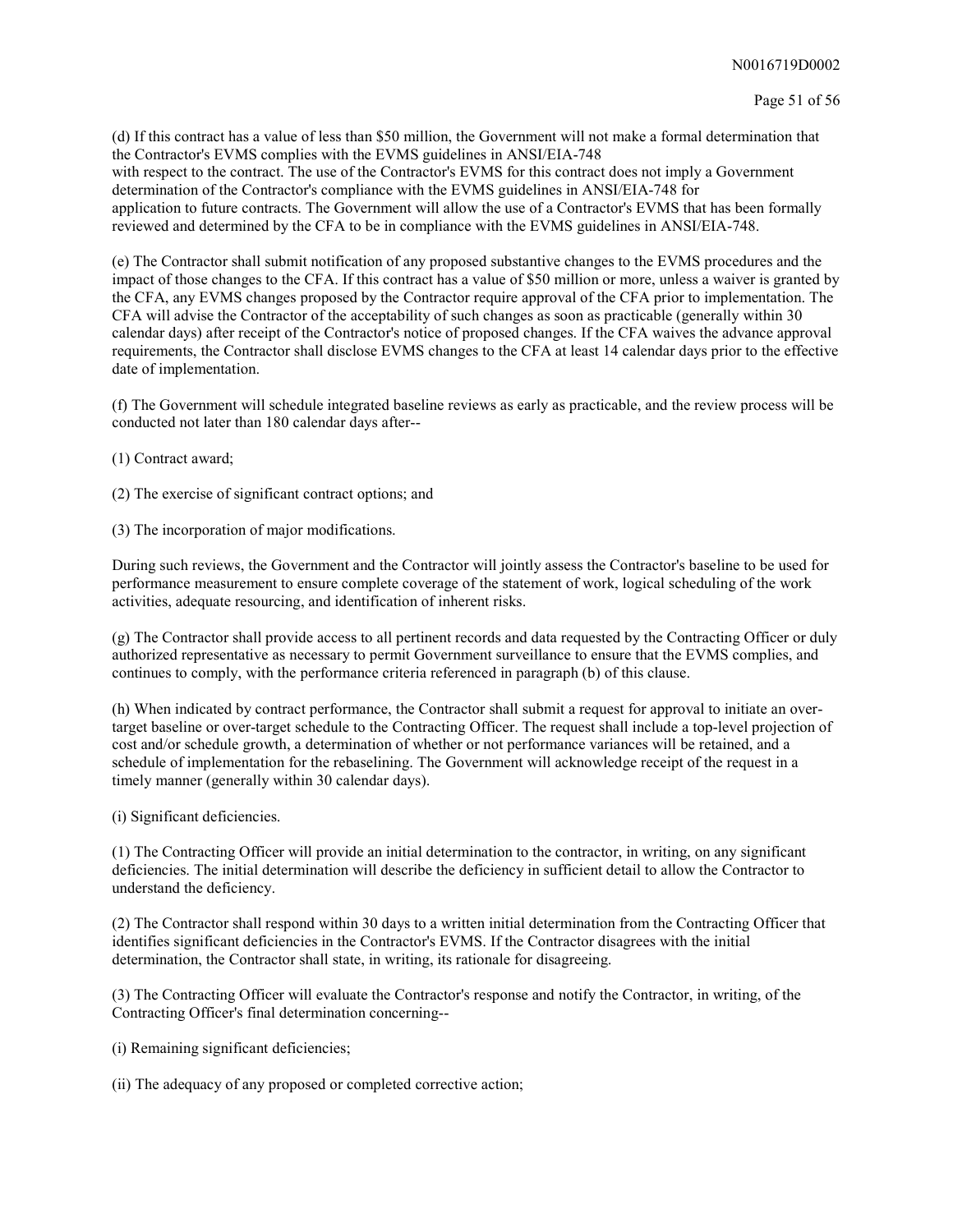(iii) System noncompliance, when the Contractor's existing EVMS fails to comply with the earned value management system guidelines in the ANSI/EIA-748; and

(iv) System disapproval, if initial EVMS validation is not successfully completed within the timeframe approved by the Contracting Officer, or if the Contracting Officer determines that the Contractor's earned value management system contains one or more significant deficiencies in high-risk guidelines in ANSI/EIA-748 standards (guidelines 1, 3, 6, 7, 8, 9, 10, 12, 16, 21, 23, 26, 27, 28, 30, or 32). When the Contracting Officer determines that the existing earned value management system contains one or more

significant deficiencies in one or more of the remaining 16 guidelines in ANSI/EIA-748 standards, the contracting officer will use discretion to disapprove the system based on input received from functional specialists and the auditor.

(4) If the Contractor receives the Contracting Officer's final determination of significant deficiencies, the Contractor shall, within 45 days of receipt of the final determination, either correct the significant deficiencies or submit an acceptable corrective action plan showing milestones and actions to eliminate the significant deficiencies.

(j) Withholding payments. If the Contracting Officer makes a final determination to disapprove the Contractor's EVMS, and the contract includes the clause at 252.242-7005, Contractor Business Systems, the Contracting Officer will withhold payments in accordance with that clause.

(k) With the exception of paragraphs (i) and (j) of this clause, the Contractor shall require its subcontractors to comply with EVMS requirements as follows:

(1) For subcontracts valued at \$50 million or more, the following subcontractors shall comply with the requirements of this clause:

To be determined

(2) For subcontracts valued at less than \$50 million, the following subcontractors shall comply with the requirements of this clause, excluding the requirements of paragraph (c) of this clause:

To be determined

(End of clause)

#### 252.235-7010 Acknowledgment of Support and Disclaimer. (MAY 1995)

(a) The Contractor shall include an acknowledgment of the Government's support in the publication of any material based on or developed under this contract, stated in the following terms: This material is based upon work supported by the Naval Surface Warfare Center Carderock Division under Contract No. [Contracting agency(ies) contract number(s)].

(b) All material, except scientific articles or papers published in scientific journals, must, in addition to any notices or disclaimers by the Contractor, also contain the following disclaimer: Any opinions, findings and conclusions or recommendations expressed in this material are those of the author(s) and do not necessarily reflect the views of the Naval Surface Warfare Center Carderock Division.

(End of clause)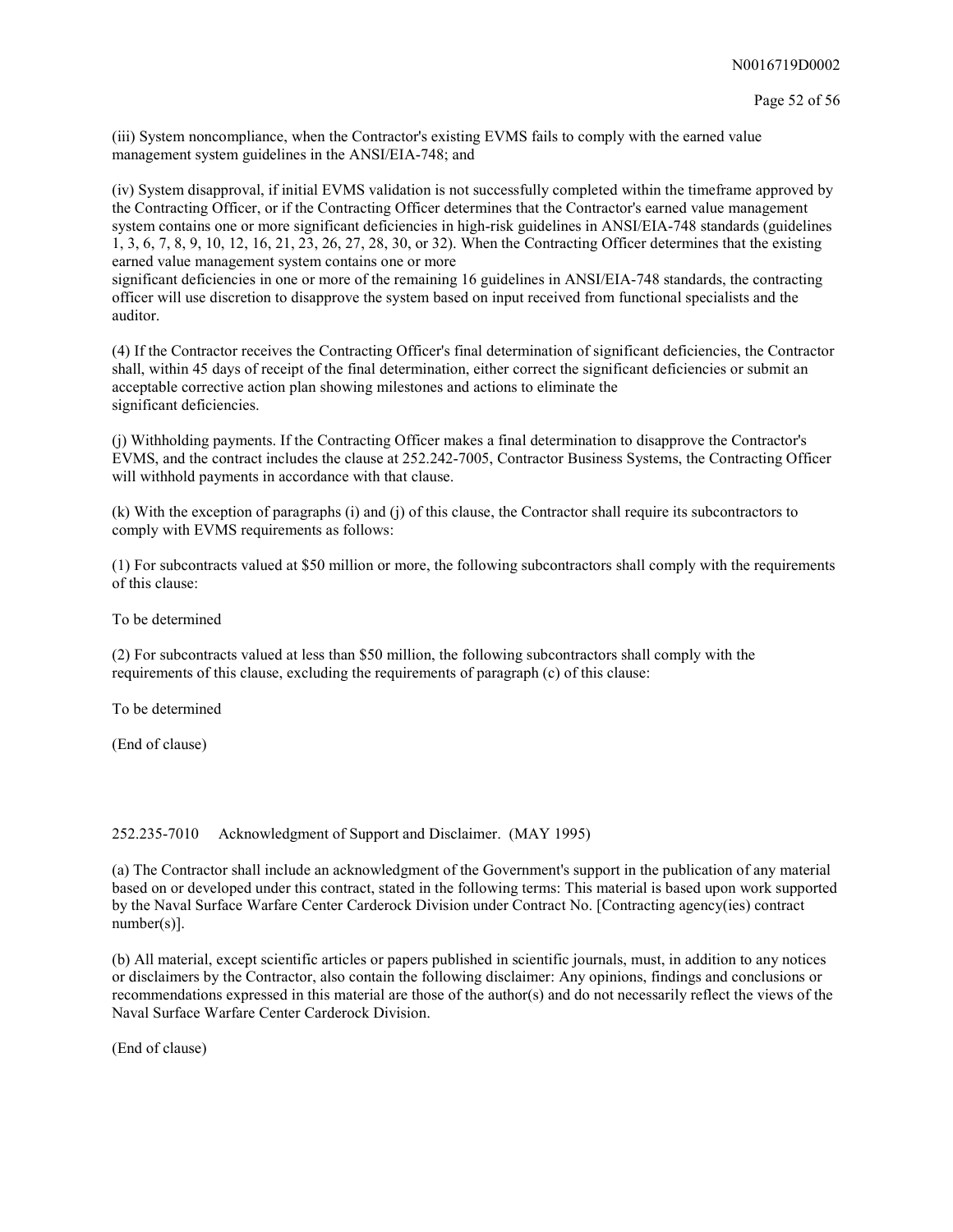### 252.251-7000 ORDERING FROM GOVERNMENT SUPPLY SOURCES (AUG 2012)

(a) When placing orders under Federal Supply Schedules, Personal Property Rehabilitation Price Schedules, or Enterprise Software Agreements, the Contractor shall follow the terms of the applicable schedule or agreement and authorization. Include in each order:

(1) A copy of the authorization (unless a copy was previously furnished to the Federal Supply Schedule, Personal Property Rehabilitation Price Schedule, or Enterprise Software Agreement contractor).

(2) The following statement: Any price reductions negotiated as part of an Enterprise Software Agreement issued under a Federal Supply Schedule contract shall control. In the event of any other inconsistencies between an Enterprise Software Agreement, established as a Federal Supply Schedule blanket purchase agreement, and the Federal Supply Schedule contract, the latter shall govern.

(3) The completed address(es) to which the Contractor's mail, freight, and billing documents are to be directed.

(b) When placing orders under nonmandatory schedule contracts and requirements contracts, issued by the General Services Administration (GSA) Office of Information Resources Management, for automated data processing equipment, software and maintenance, communications equipment and supplies, and teleprocessing services, the Contractor shall follow the terms of the applicable contract and the procedures in paragraph (a) of this clause.

(c) When placing orders for Government stock on a reimbursable basis, the Contractor shall--

(1) Comply with the requirements of the Contracting Officer's authorization, using FEDSTRIP or MILSTRIP procedures, as appropriate;

(2) Use only the GSA Form 1948-A, Retail Services Shopping Plate, when ordering from GSA Self-Service Stores;

(3) Order only those items required in the performance of Government contracts; and

(4) Pay invoices from Government supply sources promptly. For purchases made from DoD supply sources, this means within 30 days of the date of a proper invoice (see also Defense Federal Acquisition Regulation Supplement (DFARS) 251.105). For purchases made from DoD supply sources, this means within 30 days of the date of a proper invoice. The Contractor shall annotate each invoice with the date of receipt. The Contractor's failure to pay may also result in the DoD supply source refusing to honor the requisition (see DFARS 251.102(f)) or in the Contracting Officer terminating the Contractor's authorization to use DoD supply sources. In the event the Contracting Officer decides to terminate the authorization due to the Contractor's failure to pay in a timely manner, the Contracting Officer shall provide the Contractor with prompt written notice of the intent to terminate the authorization and the basis for such action. The Contractor shall have 10 days after receipt of the Government's notice in which to provide additional information as to why the authorization should not be terminated. The termination shall not provide the Contractor with an excusable delay for failure to perform or complete the contract in accordance with the terms of the contract, and the Contractor shall be solely responsible for any increased costs.

(d) When placing orders for Government stock on a non-reimbursable basis, the Contractor shall—

(1) Comply with the requirements of the Contracting Officer's authorization; and

(2) When using electronic transactions to submit requisitions on a non-reimbursable basis only, place orders by authorizing contract number using the Defense Logistics Management System (DLMS) Supplement to Federal Implementation Convention 511R, Requisition; and acknowledge receipts by authorizing contract number using the DLMS Supplement 527R, Receipt, Inquiry, Response and Material Receipt Acknowledgement.

(e) Only the Contractor may request authorization for subcontractor use of Government supply sources. The Contracting Officer will not grant authorizations for subcontractor use without approval of the Contractor.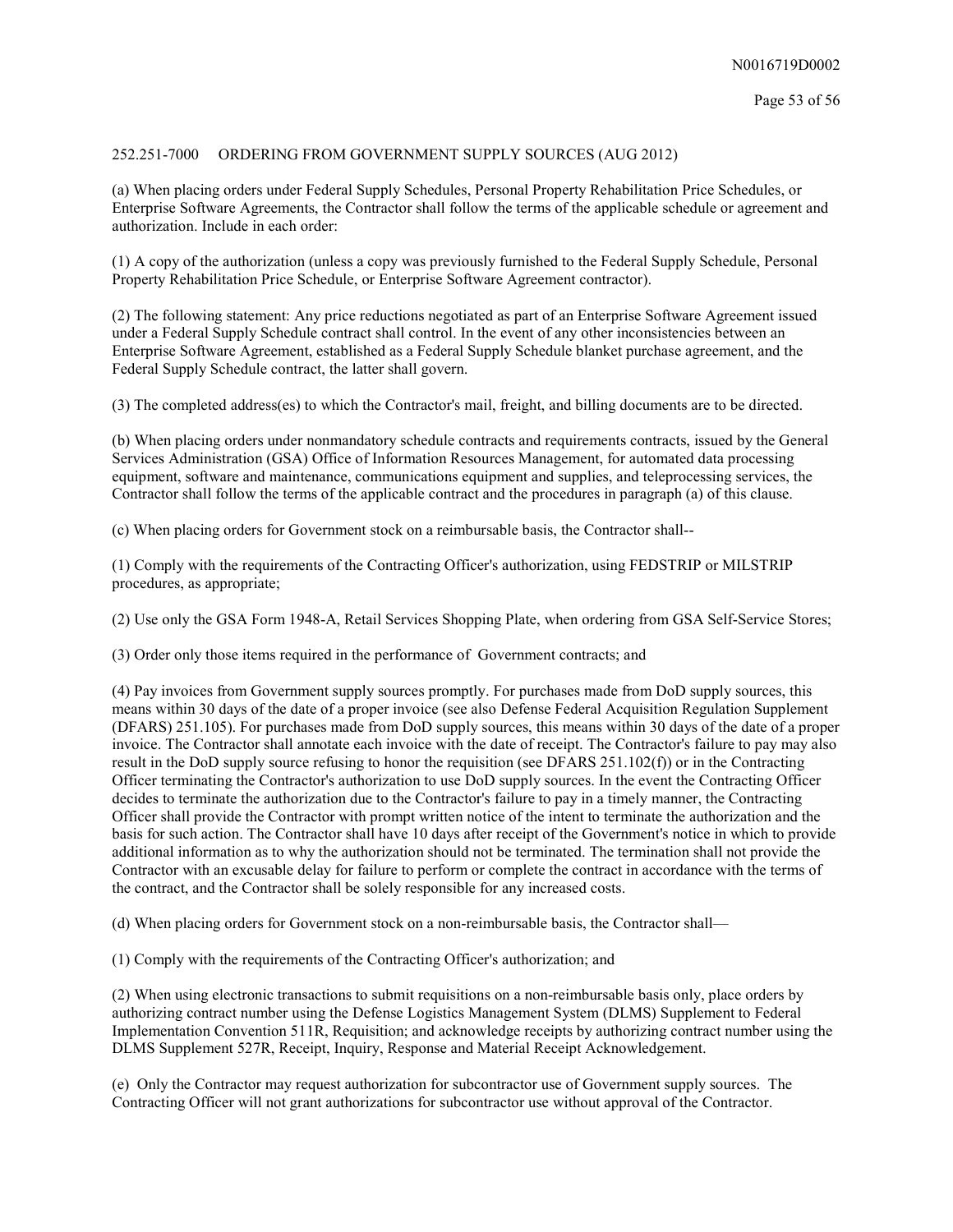(f) Government invoices shall be submitted to the Contractor's billing address, and Contractor payments shall be sent to the Government remittance address specified below:

Contractor's Billing Address [include point of contact and telephone number]:

Government Remittance Address (include point of contact and telephone number ) :

(End of clause)

#### 5252.245-9108 GOVERNMENT-FURNISHED PROPERTY (PERFORMANCE) (APR 2015)

The Government will provide only that property identified in an attachment to Section J notwithstanding any term or condition of this contract to the contrary. Upon Contractor's written request to the cognizant Technical Program Manager, via the cognizant Contract Administration Office, the Government will furnish the identified government property for use in the performance of this contract.

#### 52.215-12

## 52.215-12 Subcontractor Certified Cost or Pricing Data (Deviation 2018-O0015).

(MAY 2018)

(a) Unless an exception under FAR 15.403-1 applies, the Contractor shall require the subcontractor to submit certified cost or pricing data (actually or by specific identification in writing), in accordance with FAR 15.408, Table 15-2 (to include any information reasonably required to explain the subcontractor's estimating process such as the judgmental factors applied and the mathematical or other methods used in the estimate, including those used in projecting from known data, and the nature and amount of any contingencies included in the price) –

(1) Before awarding any subcontract expected to exceed \$750,000 prior to July 1, 2018, or modifying any subcontract that was awarded prior to July 1, 2018, involving a pricing adjustment expected to exceed \$750,000, or

(2) Before awarding any subcontract expected to exceed \$2 million on or after July 1, 2018, or modifying any subcontract that was awarded on or after July 1, 2018, involving a pricing adjustment expected to exceed \$2 million.

(b) The Contractor shall require the subcontractor to certify in substantially the form prescribed in FAR 15.406-2 that, to the best of its knowledge and belief, the data submitted under paragraph (a) of this clause were accurate, complete, and current as of the date of agreement on the negotiated price of the subcontract or subcontract modification.

(c) In each subcontract that exceeds the threshold for submission of certified cost or pricing data at FAR 15.403-4, when entered into, the Contractor shall insert either—

(1) The substance of this clause, including this paragraph (c), if paragraph (a) of this clause requires submission of certified cost or pricing data for the subcontract; or

(2) The substance of the clause at FAR 52.215-13, Subcontractor Certified Cost or Pricing Data– Modifications (DEVIATION 2018-O0015).